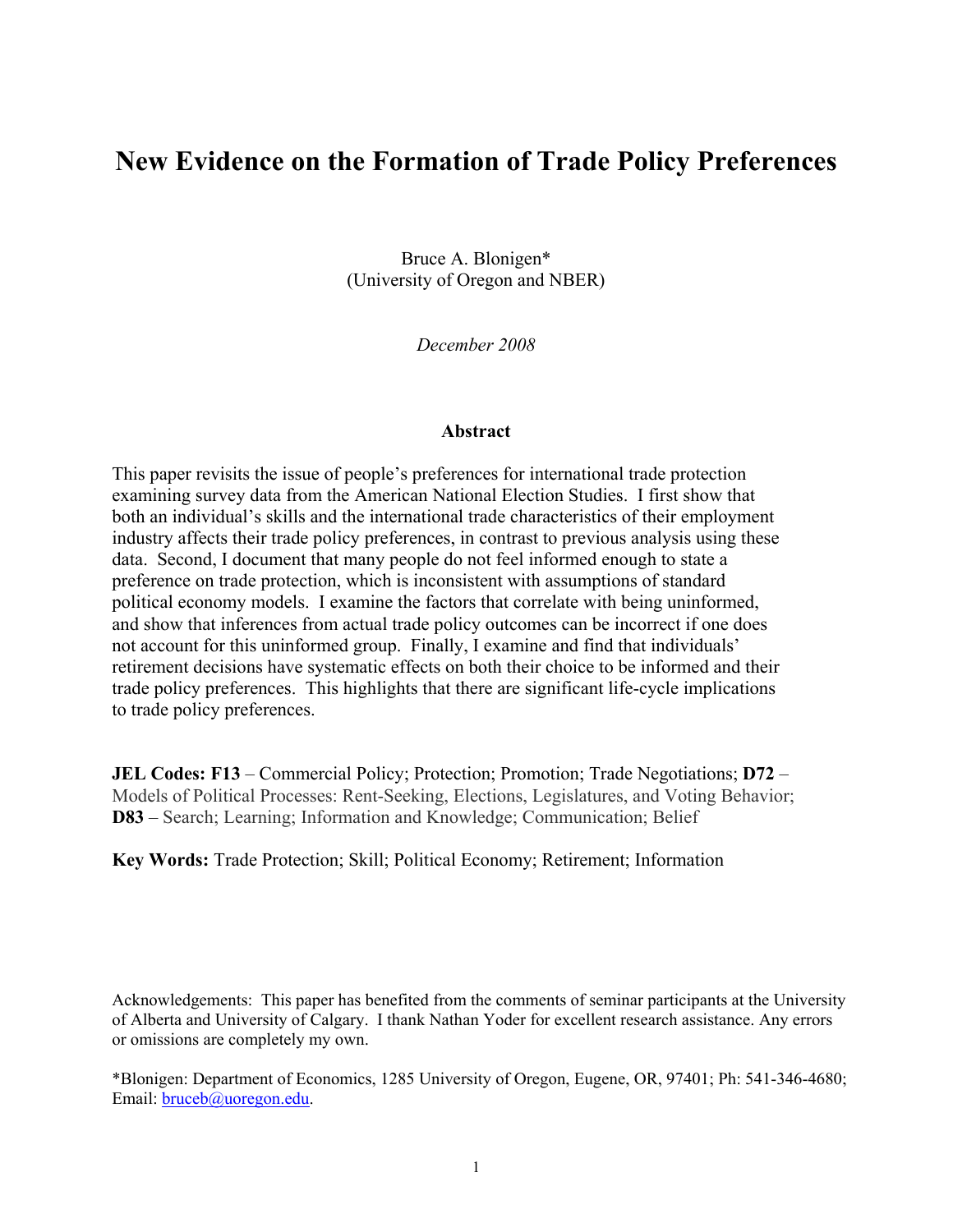#### **1. Introduction**

 Trade policy outcomes are fundamentally determined by individuals' preferences for trade policies which, in turn, are determined by how trade affects the income and welfare of individuals. While the majority of empirical previous work on trade policy outcomes has examined the position taken by political representatives or lobbies, more recent work has begun to explore individuals' survey responses or votes on trade policies directly. As Rodrik (1995) points out, understanding the formation of individual trade policy preferences is a fundamental input into the modeling of trade policy outcomes.

The recent literature analyzing individual responses has examined whether standard trade models' predictions of who gains and loses from trade protection correspond with individuals' stated preferences regarding trade policies. The almost exclusive focus has been on whether individuals' endowments (primarily their human capital skills) or their current industry of employment are correlated with their trade policy preferences. If workers are (perfectly) mobile across sectors, then their skill endowment matters for trade policy preferences, not their industry of employment. This corresponds to a two-factor Heckscher-Ohlin framework with associated Stolper-Samuelson effects, whereby workers with less (more) skill residing in a skill-abundant (skill-deficient) country will experience real income declines from freer trade and, thus, favor trade protection. In contrast, if workers cannot move between industries, then industry characteristics, not the workers' skill levels will determine how their income varies with trade and their resulting trade preferences. This corresponds to a sector-specific model or what Scheve and Slaughter (2001) call a Ricardo-Viner framework.

 Earlier studies of these competing hypotheses do not examine data at the individual level and generally conclude in favor of industry characteristics, not human capital endowments, in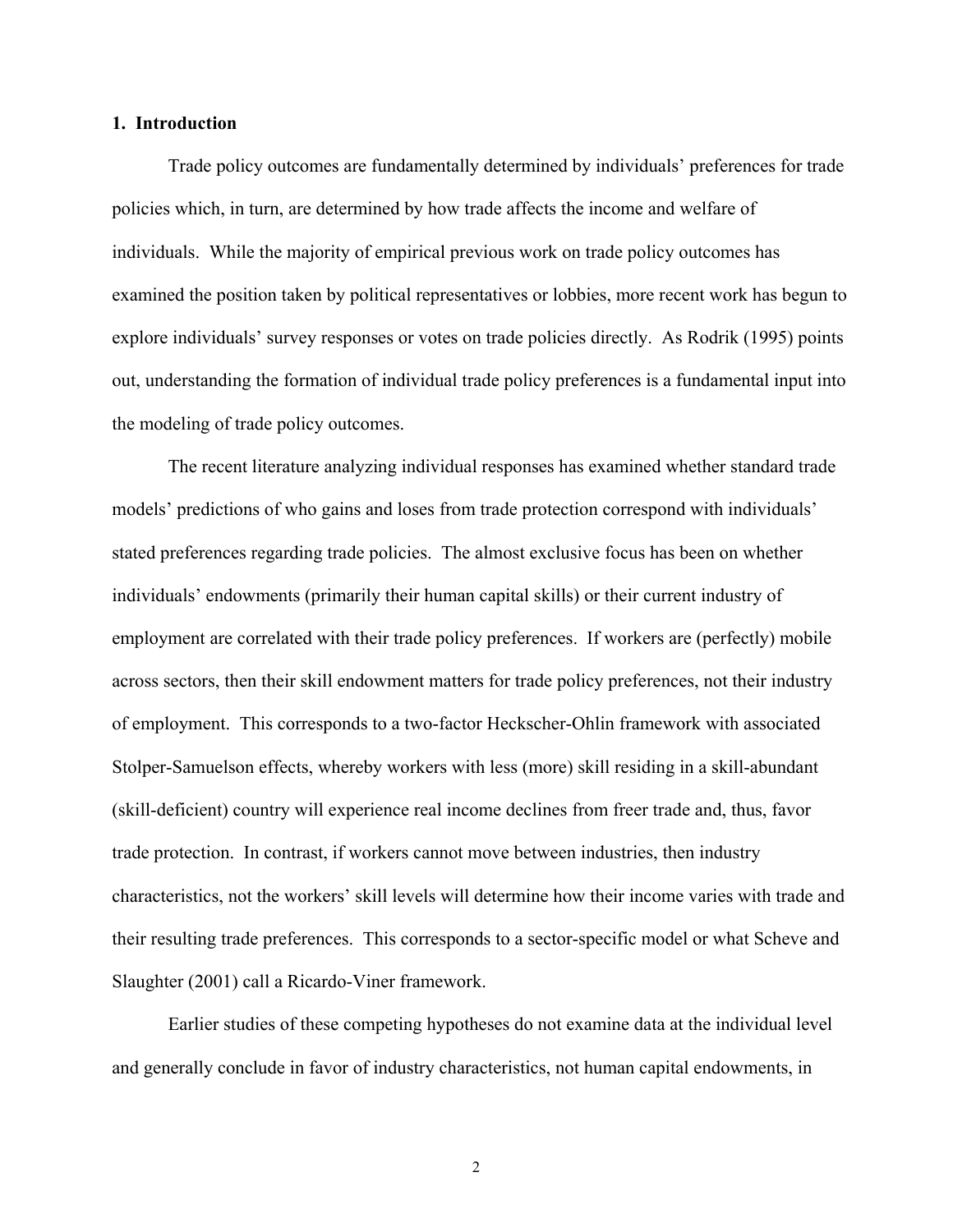determining trade policies. These include Magee (1980) which examines the position taken by political lobbying groups on a 1973 U.S. trade bill, and Irwin (1994, 1996) which analyze county voting patterns of 1906 and 1923 British general elections and are argued to be essentially referenda about trade policies. However, Kaempfer and Marks (1993), Baldwin and Magee (1998), and Beaulieu (2002b) find some evidence for both human capital endowments and industry composition of representative districts determining votes on trade bills by US and Canadian political representatives. $<sup>1</sup>$ </sup>

 A smaller recent literature has begun to examine these hypotheses using individuals' votes or stated preferences on surveys about free trade and trade protection. Balistreri (1997) and Beaulieu (2002a) explore survey data on individual Canadians preferences regarding the 1988 Canadian-US Free Trade Agreement (CUSFTA) and find that human capital endowments (proxied by education level or occupation) significantly affect whether an individual supported the CUSFTA. Likewise, Scheve and Slaughter (2001) use U.S. individual responses to a 1992 American National Election Survey (ANES) question about general import restrictions and find that human capital endowments affect an individuals' position on trade protection. Finally, Mayda and Rodrik (2006) find strong support in international survey data that highly-skilled individuals favor open trade in skill-abundant countries, but do not favor (or even oppose) open trade in skill-poor less-developed countries.

In contrast, the effect of the trade characteristics of the individuals' current employment industry is ambiguous across these studies. Beaulieu (2002a) and Mayda and Rodrik (2006) find that employment industry also matters, while Scheve and Slaughter (2001) find that the export

l

<sup>&</sup>lt;sup>1</sup> As Beaulieu (2002b) points out, most studies of determinants of trade votes by legislators do not even control for human capital (or other) endowments of the legislators constituents, but simply assume that industry characteristics and composition of the representatives "district" are primary determinants.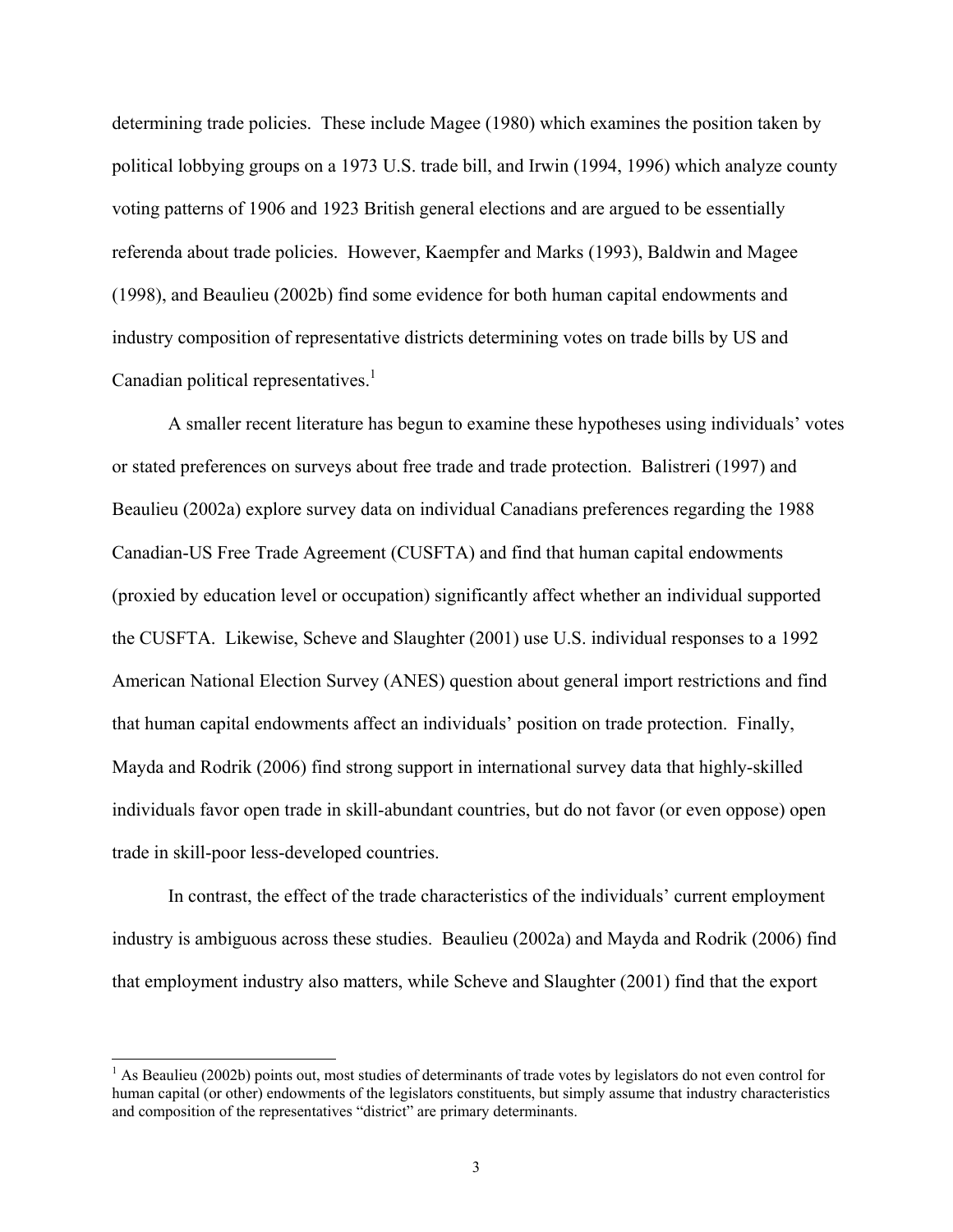exposure of an individuals' employment industry does not matter. Balistreri's (1997) analysis does not control for individuals' employment industry.

 In this paper, I revisit the data on individuals' preferences for trade protection. Like Scheve and Slaughter (2001), I use data on individual's responses to a question posed by the ANES about whether the US should increase or decrease import restrictions. These data have much more detailed data on individual characteristics than other surveys used, including direct information on individuals' employment industry. These data also have a number of features that are unexploited by the Scheve and Slaughter (2001) study. First, the identical question was asked not only in a 1992 survey (the one used by Scheve and Slaughter), but also asked in 1986, 1988, 1996, and 1998. This provides a lengthy time series of data to examine the robustness of the empirical relationships. Second, the posed question also asks respondents whether they feel they know enough about the issue to have an opinion on the matter of import restrictions. Almost 30 percent of respondents answer that they do not know enough to express a stance on import protection and these observations are not included in the Scheve and Slaughter (2001) study. In this paper, I estimate the factors that make an individual "uninformed" on the trade policy issue, as well as control for sample selection on this criterion when examining the factors that affect the opinion of the "informed" respondents.

 My analysis uncovers a number of new results that have important theoretical implications. First, I show that the Scheve and Slaughter (2001) result that the import exposure of an individuals' occupation does not affect trade policy preferences is sensitive to expanding the sample beyond 1992. Once other years are added to the sample *both* skills and the trade exposure of an individuals' industry matter for trade policy preferences. This result is robust to a wide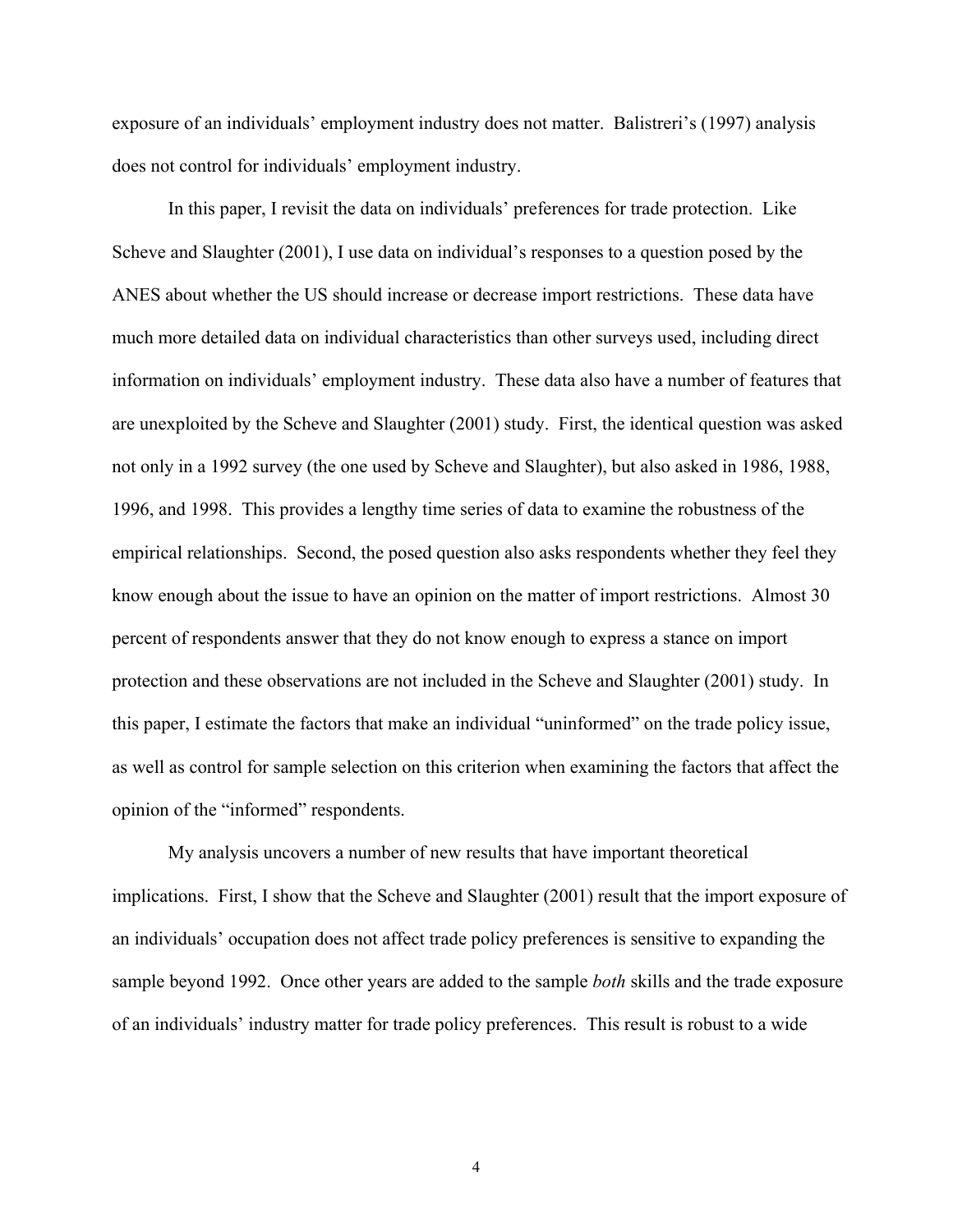variety of specifications and control variables, and suggests that, in practice, models with either complete mobility or complete immobility of labor are incorrect representations.

 A second finding of this paper's analysis is that a large group of individuals are "uninformed" – almost 30% of the sample – and one can easily find factors that explain which individuals fall into this group. In fact, less-skilled individuals, as well as poor individuals and females, are more likely to feel "uninformed" on the issue of trade protection. Controlling for this systematic selection of individuals affects statistical inferences about which factors make an average "informed" individual more likely to support trade protection. This evidence of uninformed individuals among the population suggests that political economy trade models should consider the effect of systematic "costs" of various populations to inform themselves. Modeling these effects may translate into quite different implications for the economy-wide support for various trade policies.

 This point directly relates to a third main finding regarding the non-linearity of trade protection preferences with respect to skills. Recent theoretical work by Blanchard and Willmann (2008) and Costinot and Vogel (2008) endogenize individuals' choices of skill acquisition in general equilibrium models of trade. Their models allow for non-linearities in observed skill and effects of trade liberalization. In particular, Blanchard and Willmann focus on equilibria where "middle-skilled" workers' wages in a skill-abundant country face pressure from trade liberalization, whereas both low- and high-skilled workers potentially gain from trade liberalization. This is consistent with recent work by Bradford (2008) that finds import protection levels across US industries are non-linear in this same manner with respect to the skill composition of the industry. Low- and high-skill industries have low levels of import protection, while industries with medium skill compositions have the highest levels of import protection.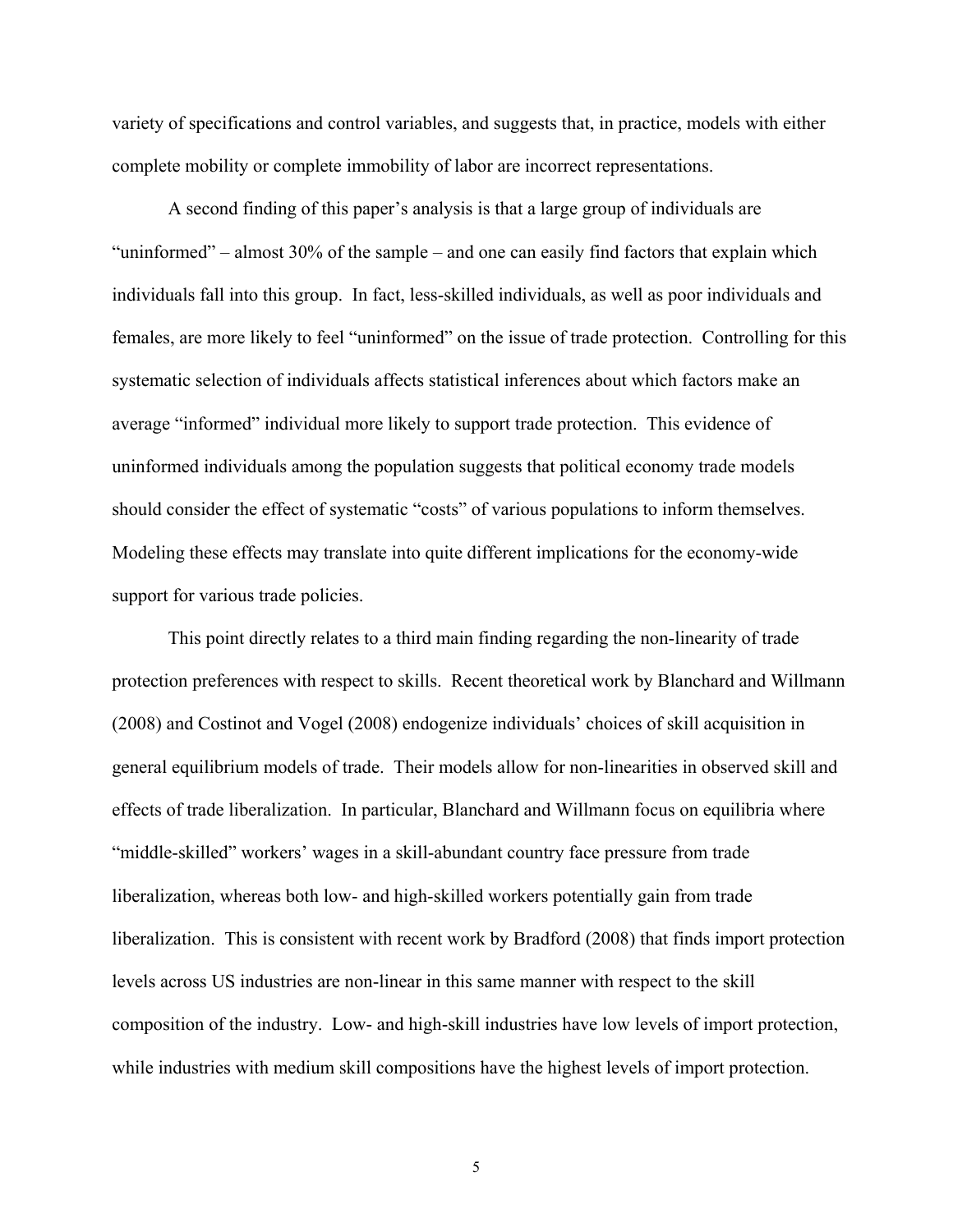Using data on stated trade policy preferences, I find in my data this same non-linear relationship when examining who supports trade protection across all individuals (both informed and noninformed), however no such relationship across only informed individuals. This suggests that actual trade policy decisions may be non-linear in skills, not because trade liberalization would not hurt low-skill workers, but because a disproportionate number of them are not informed on the issue.

 Finally, I find large effects of a life-cycle change, retirement, on an individual's trade policy preferences. Retirement may affect both an individual's decision to inform themselves and their trade policy preference once they are informed. Importantly, retirement means that the individual is no longer in the workforce which likely means a significant change in their source of income. For example, individuals who were in trade sensitive industries are now likely have income sources that are less trade-sensitive. In addition, non-participation in the workforce may make it more costly for an individual to inform themselves. My empirical estimates show that retired individuals are much more likely to be uninformed about trade policy, and that neither their skills nor the trade exposure of their former occupation industry matter anymore for their trade policy preferences. These results have obvious implications in the coming years as the baby boomer generation hits retirement age.

#### **2. Hypotheses**

#### *2.1. Skills, occupation industry, and trade preferences*

Trade-focused political economy models either assume that labor is freely mobile across sectors within a country or that agents (laborers or capitalists) have endowments that are specific to their own industry and cannot be transferred across industries/sectors. An example of the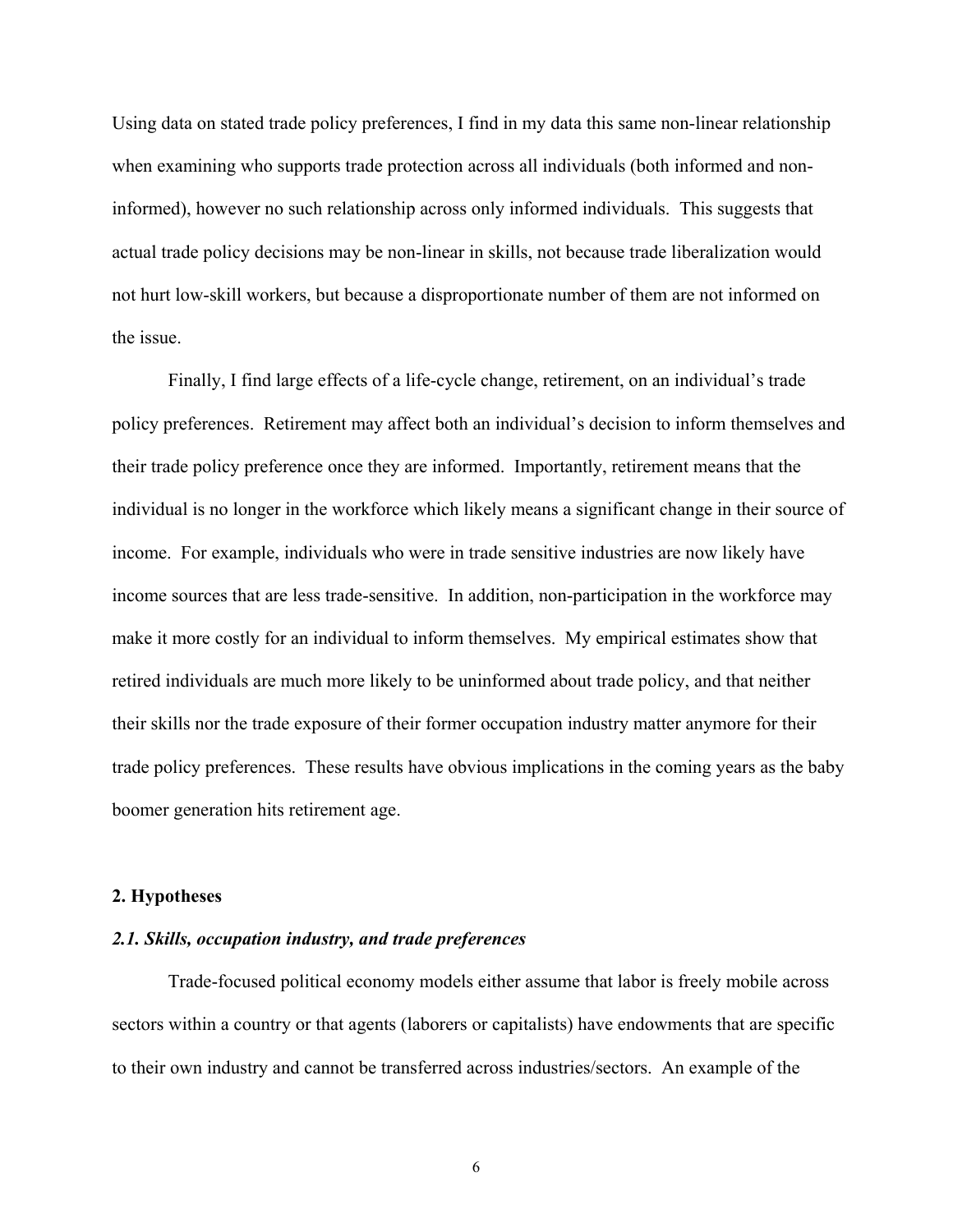former model is the standard Heckscher-Ohlin  $2 \times 2 \times 2$  framework which yields the well-known Stolper-Samuelson result -- a rise in the price of one of the two goods will increase the real return of the factor endowment that the good uses relatively intensely, and lower the real return of the other factor. Thus, for example, in a model with skilled and unskilled labor as the two factors of production, a rise in the price of the good employing relatively more unskilled labor will benefit all unskilled laborers (regardless of sector). And by the Heckscher-Ohlin theorem, a country with a relatively greater proportion of skilled labor in its workforce (i.e., a developed country) would be exporting the skilled-labor-intensive good and importing the unskilled-labor-intensive good. Thus, if you ask workers in a developed country, such as the US, whether they prefer new import limits, a model with freely mobile workers across sectors predicts that unskilled workers will favor such limits (which would raise the domestic relative price of the unskilled-intensive product), while skilled workers will oppose new import limits.

 This is in contrast with a model where factors are sector-specific, not mobile across sectors. In these models, workers and/or capital owners will only lobby for import protection when their sector faces greater imports from other countries. If they are successful, price increases from the import limits will provide benefits to only the factors of production being employed in the sector at the expense of factors in other sectors. In contrast, factor owners (either labor or capital) in exporting sectors will oppose limits on imports. In these models then, whether an individual's occupation industry faces competitive pressure from imports will determine their stance on import limits.

 In summary, correlation between trade policy preferences and individuals' skills (or human capital endowment), with no correlation between the individual's industry of occupation (and the import competition it faces), rejects the sector-specific model in favor of a model with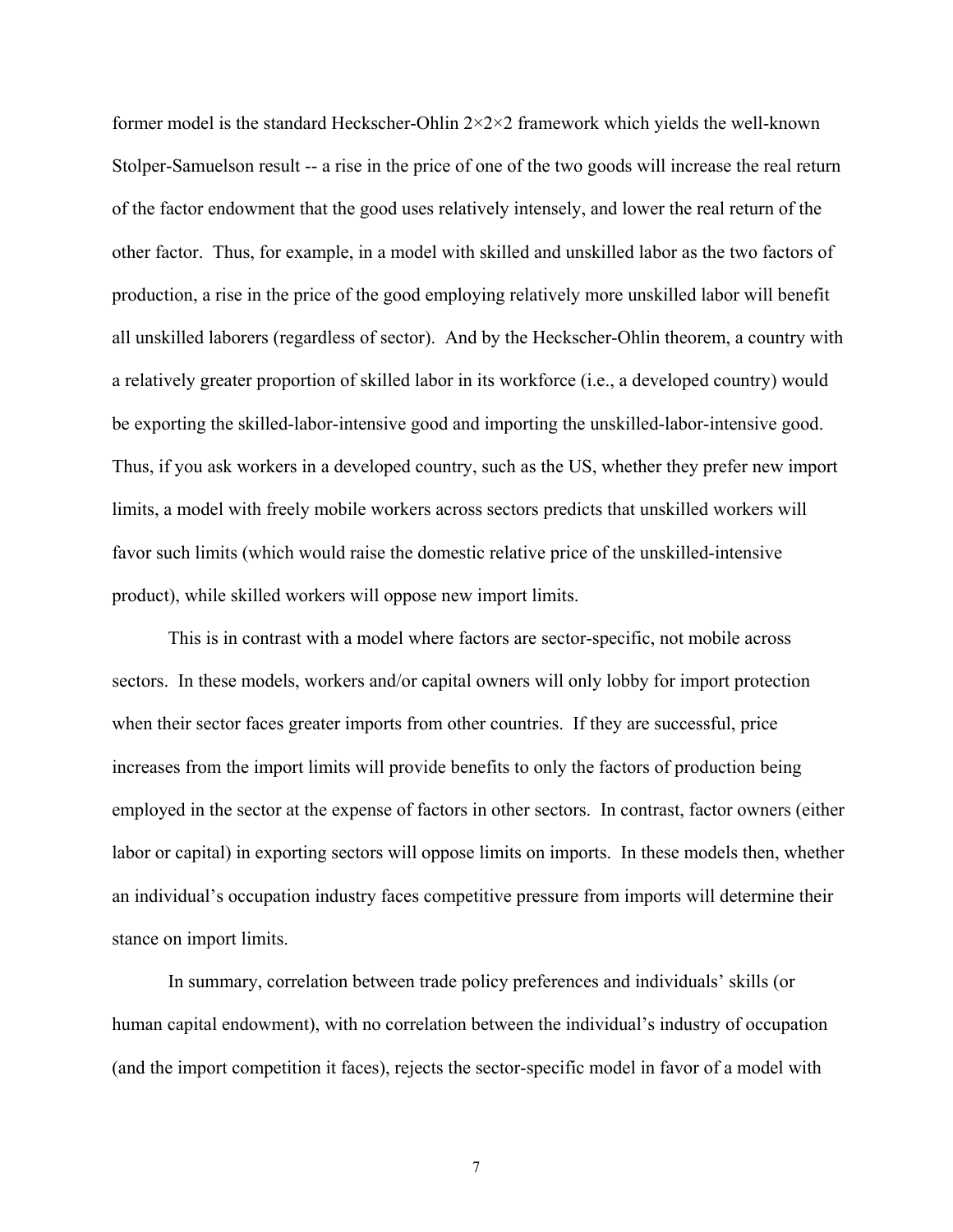freely mobile labor. Alternatively, evidence that industry of occupation, not skills, correlates with individuals' trade policy preferences supports sector-specific models and rejects models of freelymobile factors. Evidence for both suggests that mobility of factors across sectors is only partially true in some manner, and calls for further investigation.<sup>2</sup> No evidence for either skills or occupation industry correlating with trade policy preferences would suggest that trade policy models need to begin anew in their assumptions.

## *2.2. Costly information*

 $\overline{a}$ 

Current political economy models used to address trade policy issues almost invariably assume that individuals have full information about the state of the world. In reality, this means that an individual knows, depending on the assumed underlying model, their relative skill type and their countries relative factor endowment differences, or the nature of import competition for their occupation industry. In practice, however, obtaining this information may involve nontrivial costs and may lead an individual to choose to be uninformed on the issue. The decision to become informed then depends on expected costs and benefits of information acquisition.

For simplification, assume the *ex ante* expected benefits of acquiring information are identical across individuals, but costs of information acquisition may vary. I hypothesize that a number of observed individual characteristics will correlate with higher costs of information acquisition. First, lower education levels will increase the personal cost of an individual to obtain and understand the relevant information. Second, controlling for education levels, lower income will make individuals less likely to inform themselves. In other words, these two hypotheses simply follow from the idea that both intellectual and financial resources are necessary to inform

 $2^2$  The sector-specific model can be seen as a short-run version of the Heckscher-Ohlin framework. Thus, Mayda and Rodrik (2006) suggest that evidence for both is consistent with a world where some voters have a short-run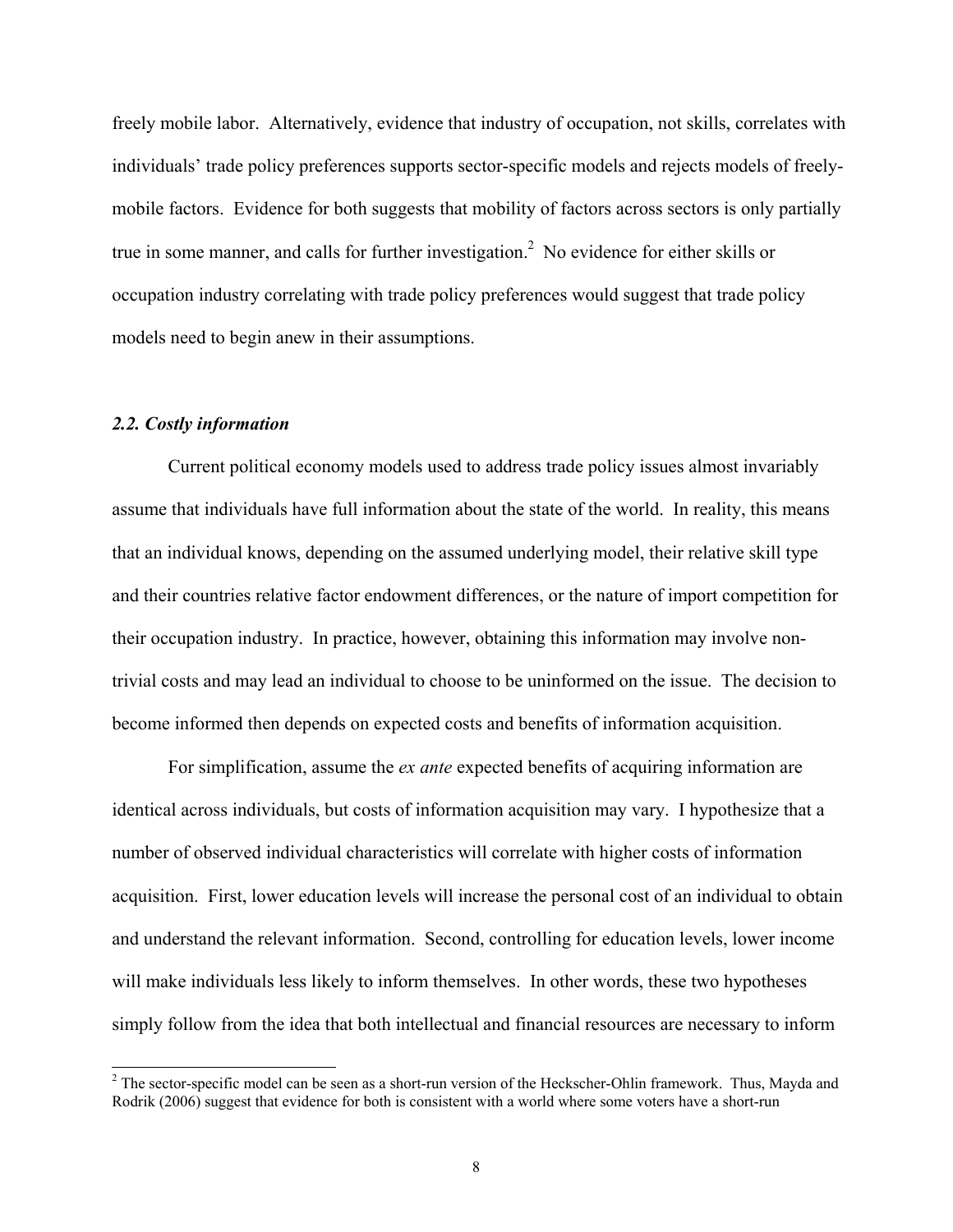one self. These predictions are in line with a recent political economy literature on the role of information and individuals' decisions to vote in an election.<sup>3</sup>

It is now straightforward to see that costly information acquisition can lead to a much different mapping of welfare effects of trade policy outcomes to expressed trade policy preferences, particularly if skills drive individual welfare effects, than a world where everyone is fully informed. For example, suppose that there is sufficient labor mobility that skills matter for individuals' trade policy outcomes and that individuals' differing skills are distributed continuously over an interval of finite length. Further, assume that in a skilled abundant country such as the United States, the net costs of eliminating import restrictions and adopting free trade (changes in wage income plus changes in consumer prices) are continuously decreasing in skill – the costs of free trade are highest for the least-skilled. This is depicted in the top panel of Figure 1, which graphs the net cost of free trade by skill level.<sup>4</sup> This graph represents the extent to which an individual of a certain skill level will favor or oppose import restrictions, assuming all agents are informed about this relationship. The individual with the skill level associated with a zero personal cost of free trade is indifferent to trade protection.

Now assume that the costs of information acquisition about free trade costs are decreasing in skill, while benefits are constant, as discussed above. This is depicted graphically in the lower panel of Figure 1. Individuals with skill levels below s\* will choose to not inform themselves and, by default, have an expected net cost of free trade equal to zero. This creates a non-linearity in expected net costs of free trade, which is shown by the wider lines in the upper panel of Figure 1. If the critical s\* occurs before the skill level where actual net costs of import protection are

 $\overline{a}$ 

perspective, whereas others have a longer-run perspective.<br><sup>3</sup> Such peners include Larginese (2007e: 2007b) which exam

<sup>&</sup>lt;sup>3</sup> Such papers include Larcinese (2007a; 2007b) which examine voter's use of information and turnout in Britain. There are other papers that explore information acquisition and voter turnout (see, for example, Fedderson and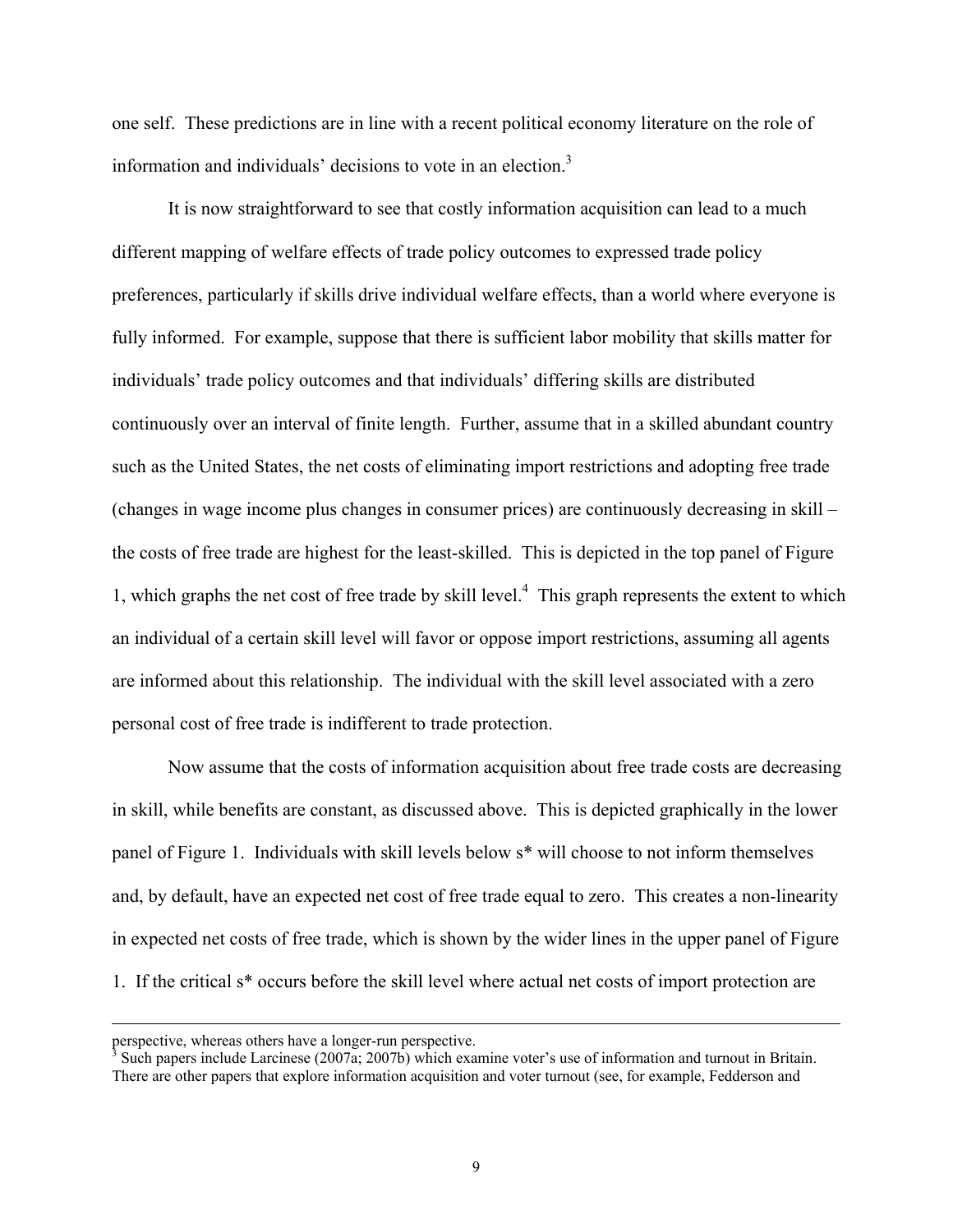zero, we get a pattern whereby the medium-skill individuals (ones who are high-skilled enough to be informed, but low-skilled enough to have a net cost of free trade) will be opposed to free trade, whereas the low- and high-skilled individuals will not oppose (or even favor) free trade. If lessskilled individuals are more likely to be hurt by trade, but less likely to inform themselves on the issue, they may not be any more likely to vote for trade protection than skilled workers. Translating this into a representative democracy setting, legislators representing less-skilled workers may not be more likely to vote for trade protection even if freer trade would hurt lessskilled workers.

This is obviously a very particular example to show just one way in which information acquisition can affect the expected costs of free trade and, ultimately, trade policy outcomes. As mentioned, prior literature has constructed trade models with perfect information where net costs of free trade may not be a continuously decreasing function of skill. However, as we will show below, our data are consistent with the model depicted in Figure 1, where stated preferences for trade protection are decreasing in skill for fully informed individuals, but the overall sample of stated preferences by individuals take this specific non-linear shape because so many low-skill individuals in the sample are uninformed.

#### *2.3. Life-cycle considerations: Retirement*

 $\overline{a}$ 

 Standard political economy models assume that agents have a consistent source of labor (or capital) income. However, retirement represents a real-life event where individuals significantly reduce or completely stop employment and, hence, their source of income significantly moves away from employment income to other sources. Statistics calculated by the

Pesendorfer, 1996), but this is the first I am aware of that examines a particular policy question, rather than election turnout.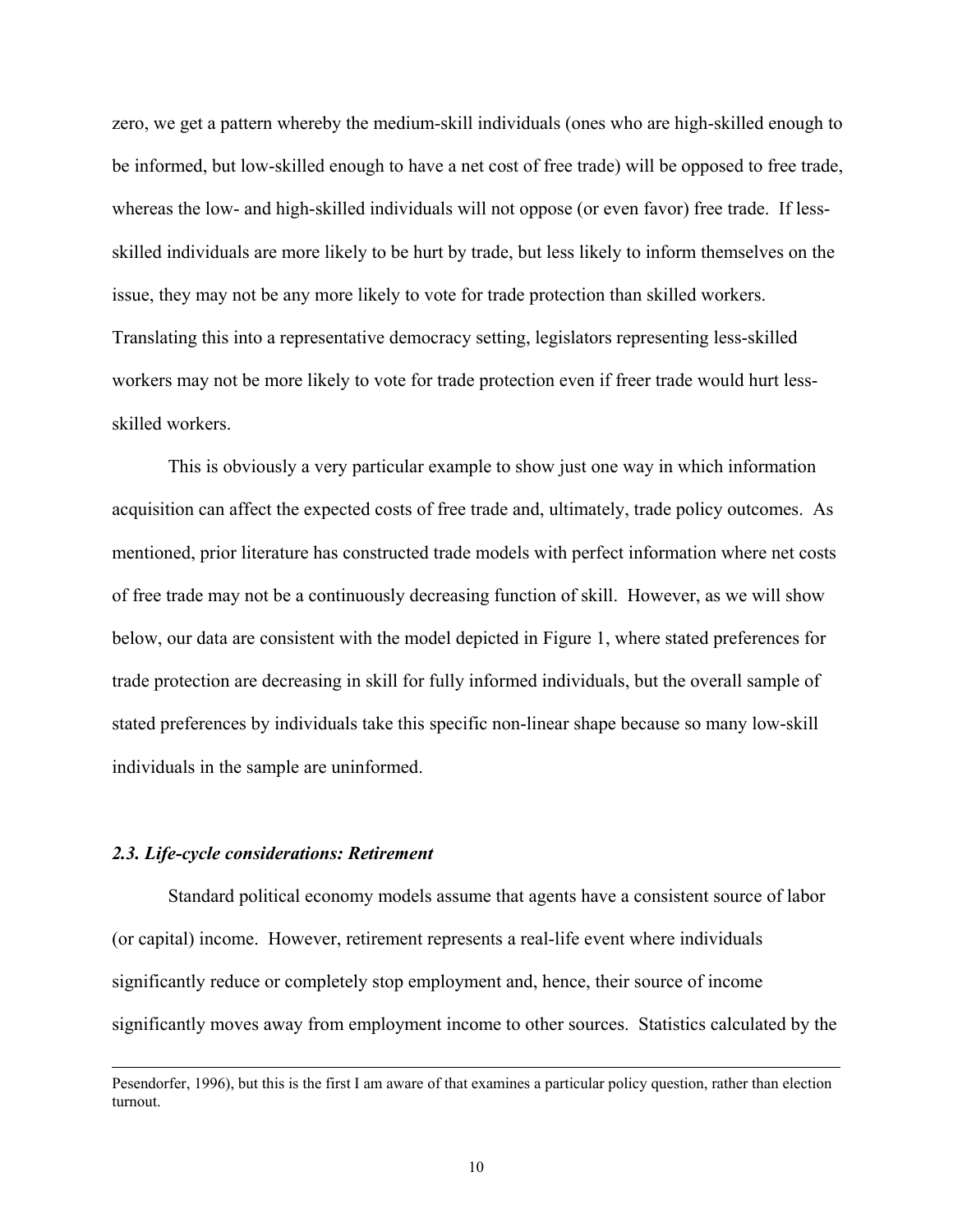Employee Benefit Research Institute using data from the 2004 U.S. Consumer Population Survey shows retirees' income sources to consist of the following primary components on average: 1) 40% from social security benefits from the federal government, 2) 19.4% from continued employment, 3) 16.8% from personal asset holdings, 4) 9.3% from public-sector defined-benefit (i.e., pension) plans, and 5) 9.2% from private-sector defined-benefit plans.<sup>5</sup>

From these statistics, it is clear that the majority of a retirees' income source is no longer tied to an employment industry – it is only important for income coming from continued employment (19.4%) or from a private-sector defined-benefit plan (9.2%), where presumably the private sector entity is their former employer. Likewise, their skill would only matter for their income from employment (19.4%) after retirement. These us, we data suggest that there will be a significant reduction of skills and employment industry as determinants of an individual's income after retirement towards income sources (social security, personal-asset holdings, and public-sector defined-benefit plans) that should roughly correlate with the overall growth of the economy. Since trade theories generally suggest that trade protection is harmful for overall welfare and growth of an economy, I hypothesize that retirement should significantly decrease the effect of an individual's skill and/or trade exposure of their (former) employment industry on their trade policy preferences.

Retirement may also affect whether individuals inform themselves about trade policies. On one hand, it may be more costly to inform themselves once they are no longer (or significantly less involved) in the workforce. Relatedly, the expected benefit of informing themselves about returns to their own skill set or employment industry from certain trade policies will have gone down considerably. This leads to the hypothesis that retirement will lead individuals to be less

 <sup>4</sup> <sup>4</sup> I thank Scott Taylor for suggesting the construction of this graphical model to better illustrate these concepts.

<sup>&</sup>lt;sup>5</sup> These calculations can be found at:  $\frac{http://www.ebri.org/pdf/programs/policyforums/may2004/ristats.pdf}{http://www.ebri.org/pdf/programs/policyforums/may2004/ristats.pdf}$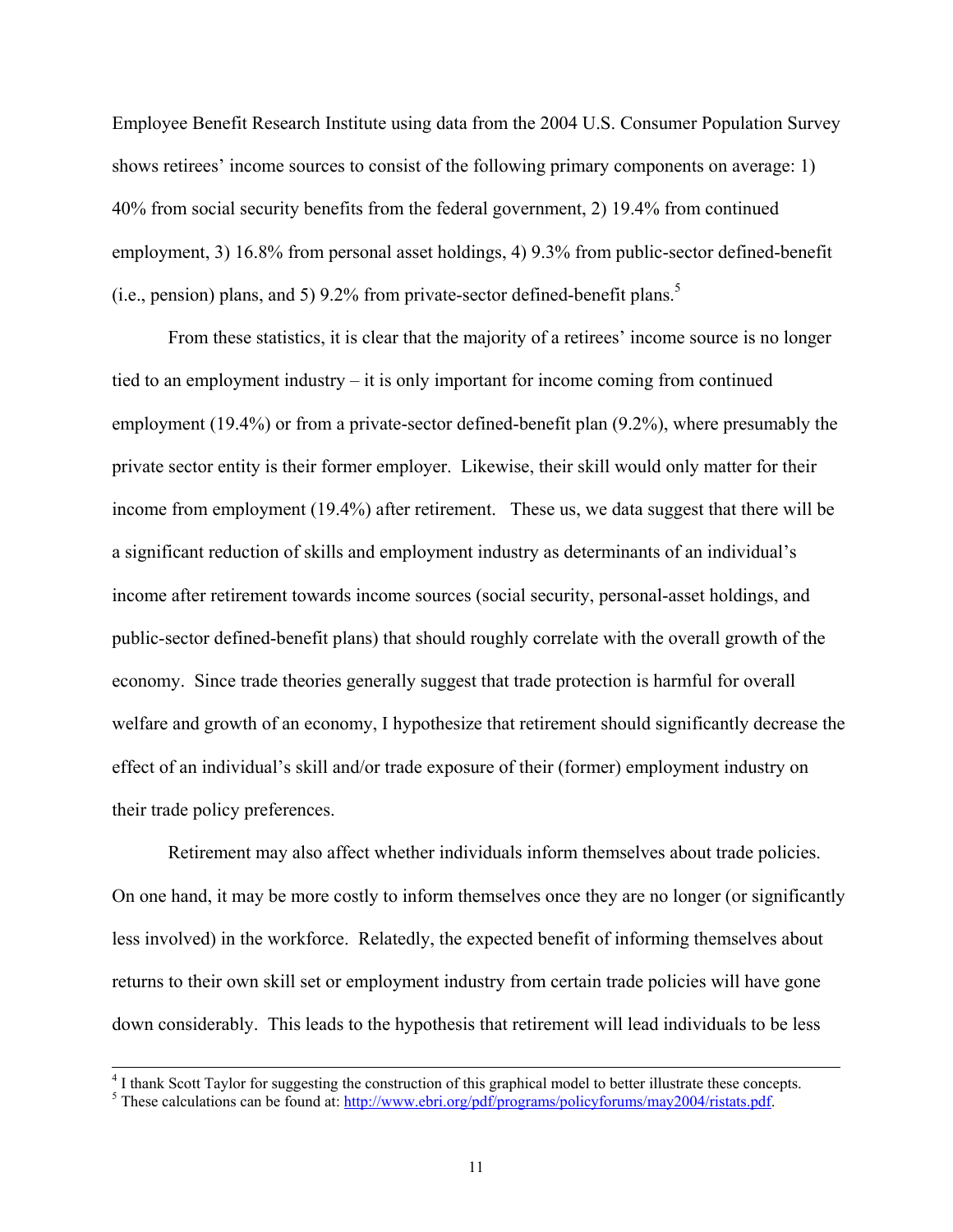likely to acquire information about trade policy impacts, everything else equal. Potentially mitigating or reversing these effects, is the notion that the opportunity cost of time has declined for retirees, making them more likely to acquire information on public policy questions.

#### **3. Data and Empirical Specification**

 $\overline{a}$ 

To test these various hypotheses, I create a dataset from the ANES surveys that follows Scheve and Slaughter (2001) as closely as possible, while expanding beyond year 1992 (which is the only year they examine) to include survey years 1986, 1988, 1996, and 1998. In all these years the ANES asked the same following question:

''Some people have suggested placing new limits on foreign imports in order to protect American jobs. Others say that such limits would raise consumer prices and hurt American exports. Do you favor or oppose placing new limits on imports, or haven't you thought much about this?"<sup>6</sup>

Scheve and Slaughter (2001) construct a dependent variable for their analysis which assigns a "1" when the individual responded that they favor new limits on imports, and a "0" when they oppose new limits. In my analysis below, I begin with this same dependent variable construction. Given that the dependent variable is binary, Scheve and Slaughter (2001) use a logistic regression as their empirical specification. I use a probit specification which yields qualitatively identical

 $6$  In 1990, the ANES survey asked a similar, but not identical, question that asked respondents to rank their preferences for new import limits over a range from 1 to 7, where "1" indicated "increase limits a lot", while "7" indicated "decrease limits a lot." Since it is not obvious how to correspond these responses into a binary variable in analogous fashion to my other survey years, I do not include this survey year. In 1986, the ANES survey first asked respondents if they had thought about import issues, then if they responded that they had, they were asked the same question about whether they favored or opposed new limits. I include respondents from this year in my sample as it easy to construct a dependent variable in analogous fashion to my other survey years. Finally, I exclude the year 2000, the final year the question was asked, because the individual's county of residence is not reported in this year's survey. County residence is necessary for construction of a couple key independent variables discussed below.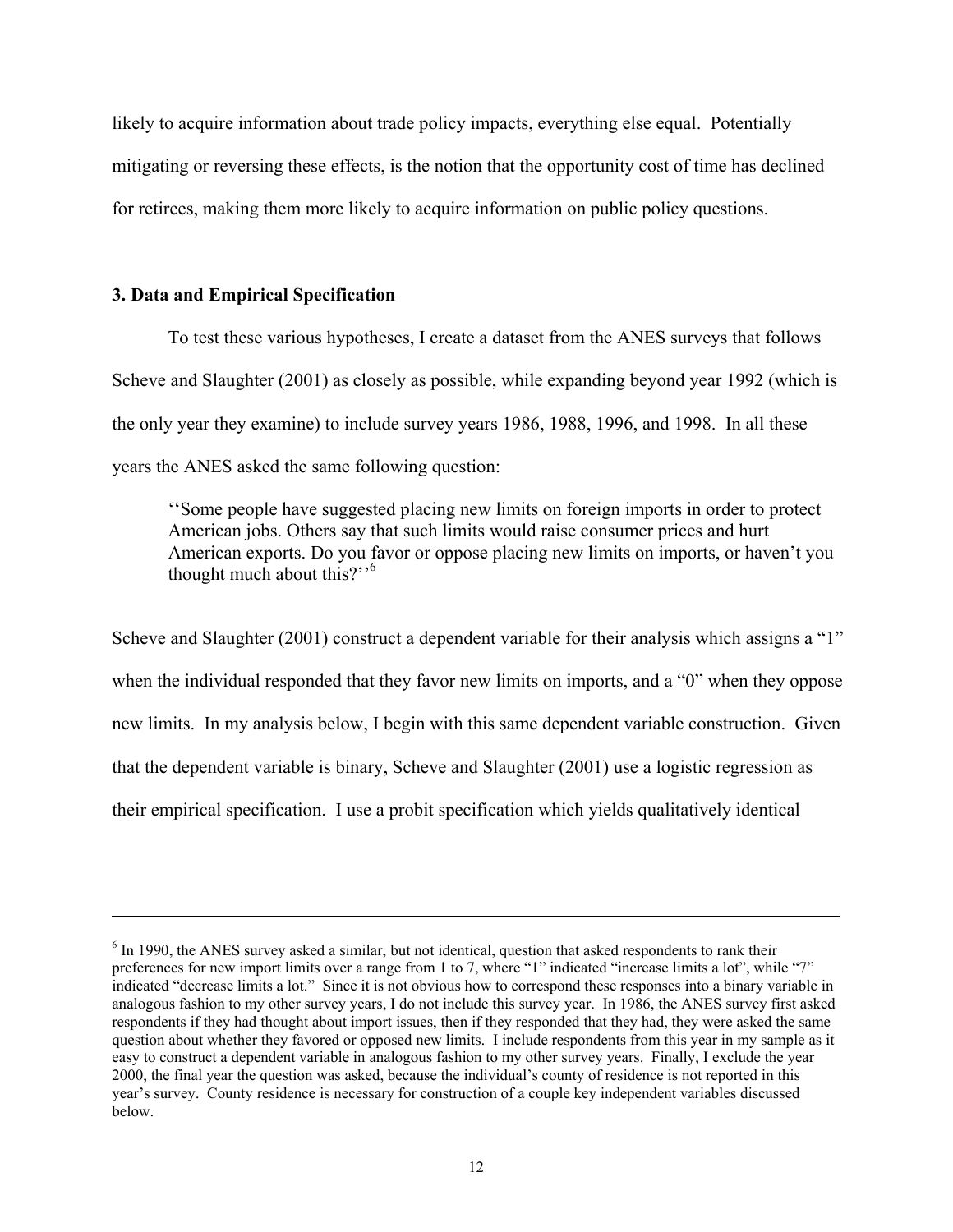empirical estimates, but more easily allows a specification extension to address the issue I raise next.

 Constructing a dependent variable in the manner just described leaves out a potentially important group of respondents – those who do not feel they know enough about the issue to express a "favor" or "oppose" opinion. I label these individuals as "uninformed" on the issue of import limits and, in fact, they comprise a significant portion of the overall sample – 27.2%. Modeling whether an individual is informed or not is important for two reasons. First, understanding the attributes that correlate with an individual's choice to be uninformed is important and has direct implications for models of political economy that invariably assume informed agents. Second, if there is correlation between the types of individuals who choose to be uninformed and those that favor or oppose new import limits, then statistical inferences on only the informed groups (as in Scheve and Slaughter, 2001) will suffer from sample selection bias. To directly address these issues, I run a probit specification with a Heckman-style sample selection that first estimates the determinants of whether an individual has thought about new import restrictions and, second, whether they favor such import restrictions conditional on whether they have thought about the topic..

I use identical control regressors as those employed by Scheve and Slaughter (2001), constructing them in analogous fashion to the greatest extent possible. Scheve and Slaughter (2001) use two alternative measures of an individual's skill and two alternative measures for the trade exposure of the industry in which the individual works.

Their measures of skill are years of education and wage levels. Years of education are directly asked of the individual in the ANES surveys across all years. Wage levels are not asked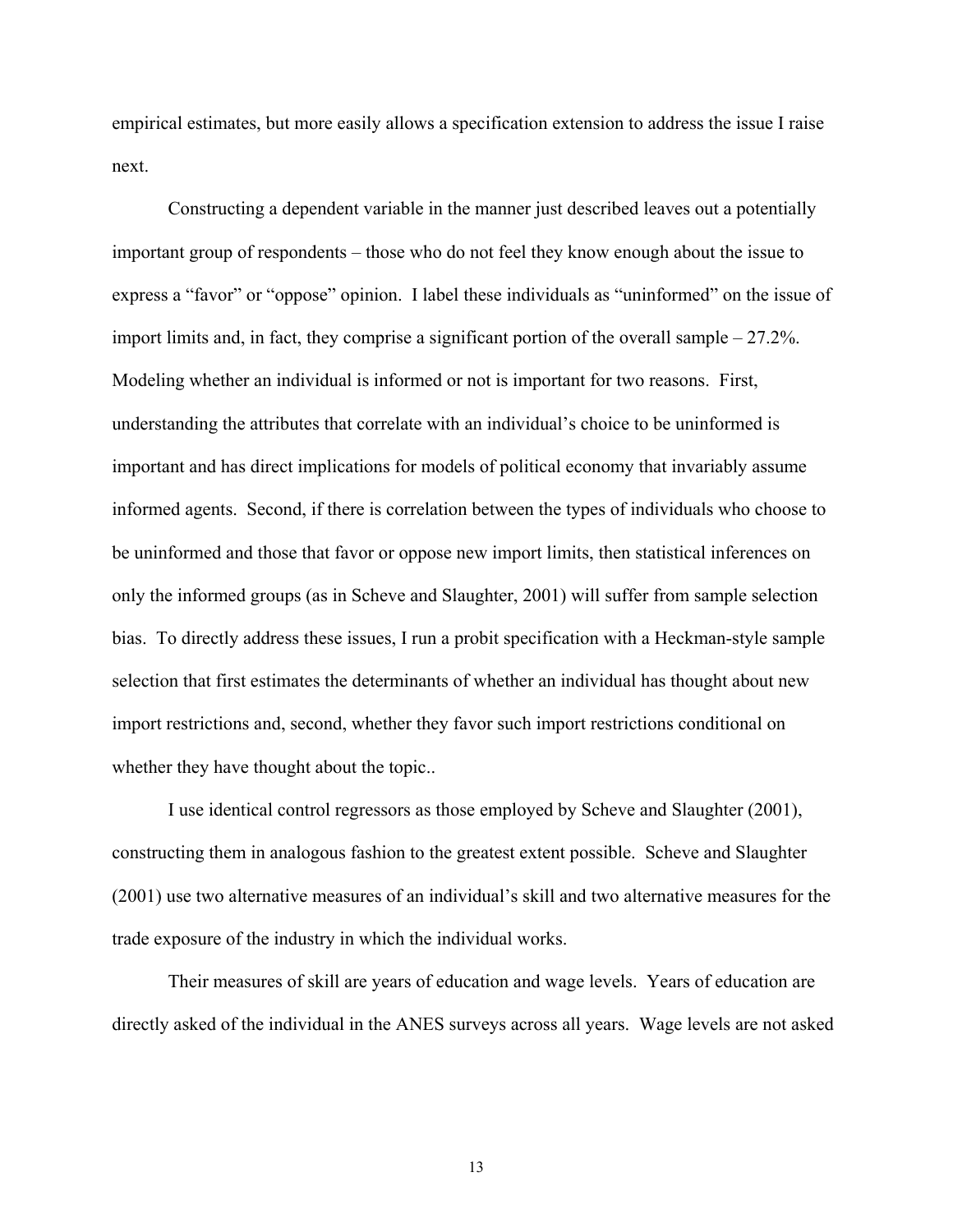of ANES respondents, but instead they are asked to identify their occupation.<sup>7</sup> Following Scheve and Slaughter (2001) I take U.S. Bureau of Labor Statistics (BLS) data on average weekly wages by occupation to assign wage levels to individuals in the surveys based on their stated occupation. Because I have multiple years of surveys in my sample, I construct my wage data as a "Relative Wage" variable that is an occupation's average wage relative to the average wage across all occupations in a given survey year. Scheve and Slaughter (2001) simply used wage levels which is appropriate (and equivalent to my construction) because they only examine a single survey year.

Like Scheve and Slaughter (2001), the two measures of industry trade exposure I construct are the tariff level and net export share of output (or sales) for a survey respondent's industry of employment. The ANES asks respondent's to identify the industry they work in, which are classified into 3-digit Census of Industry Codes (CIC). For tariff levels, I use the applied tariffs (duties collected divided by customs value of imports) found in U.S. trade data, available through the Schott and Feenstra datasets at the National Bureau of Economic Research (NBER) website. I construct the weighted average tariff by 4-digit Standard Industrial Classification (SIC) codes from the NBER data and then concord to 3-digit CIC codes. Non-traded sectors, as well as all service sectors, are assigned an import tariff of zero. Net export shares for manufacturing are straightforward to construct using the NBER data for the trade flows (exports and imports by sector), and U.S. Census data for value of shipments. These data are constructed by SIC codes and then concorded to the CIC codes. Constructing net export shares for non-manufacturing sectors relied on a variety of sources, primarily U.S. Census data for shipments, NBER trade data for tradeable agriculture and mining sectors, and BEA data for tradeable service sectors. A data

 $\overline{a}$ 

<sup>&</sup>lt;sup>7</sup> Retired and unemployed persons in the sample are asked to identify the occupation of their last job. I get qualitatively identical results throughout my analysis whether I sample all individuals or sample only working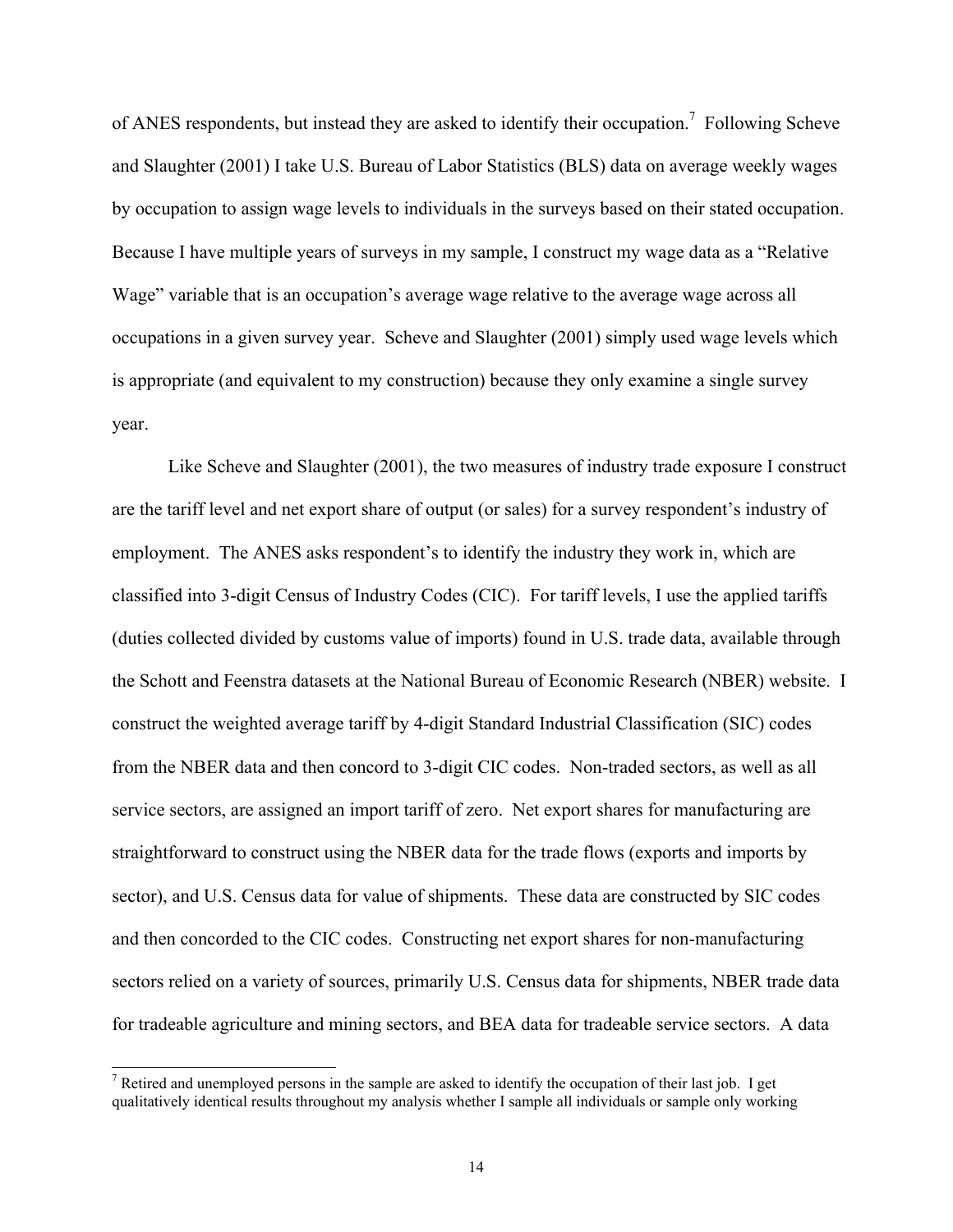appendix describes the construction of this variable (and all my variables) in more detail. Nontradeable sectors were assigned a net export share of zero. I expect a positive correlation between average tariffs in an individual's employment industry and their preference for import protection, and a negative correlation between their employment industry's net export share and their preference for import protection.

Scheve and Slaughter (2001) have a secondary focus of their paper which examines the hypothesis that home owners in trade-sensitive locations will be more likely to prefer trade protection. This is because houses are often an important asset for individuals and home values depend on economic activity in the immediate location. Following Scheve and Slaughter (2001) I then use Census data to calculate the share of the individual's county's employment in two-digit SIC sectors with above-median tariffs (called *County 1 Exposure*) or with net-import balances (*County 2 Exposure*).<sup>8</sup> I then interact these two county exposure share variables with a binary variable indicating whether the individual owns a house, which is asked directly by the ANES survey in all my sample years. This creates two alternative interaction variables - *County 1 Exposure* × *House* and *County 2 Exposure* × *House*. By the hypotheses developed in Scheve and Slaughter, I expect a positive correlation between these variables and the likelihood that an individual prefers new import limits.

Finally, after initial estimates, I will also include other individual characteristics in my regression specifications, including age, gender, race, political party affiliation, and union membership which come directly from the ANES survey questions. Table 1 provides summary statistics of all the variables used in this study's analysis.

l

individuals.

 $8$  The county location of an individual is identified by the ANES survey. I use the same 2-digit SIC industries as used by Scheve and Slaughter (2001) for these variables which are based 1992 data.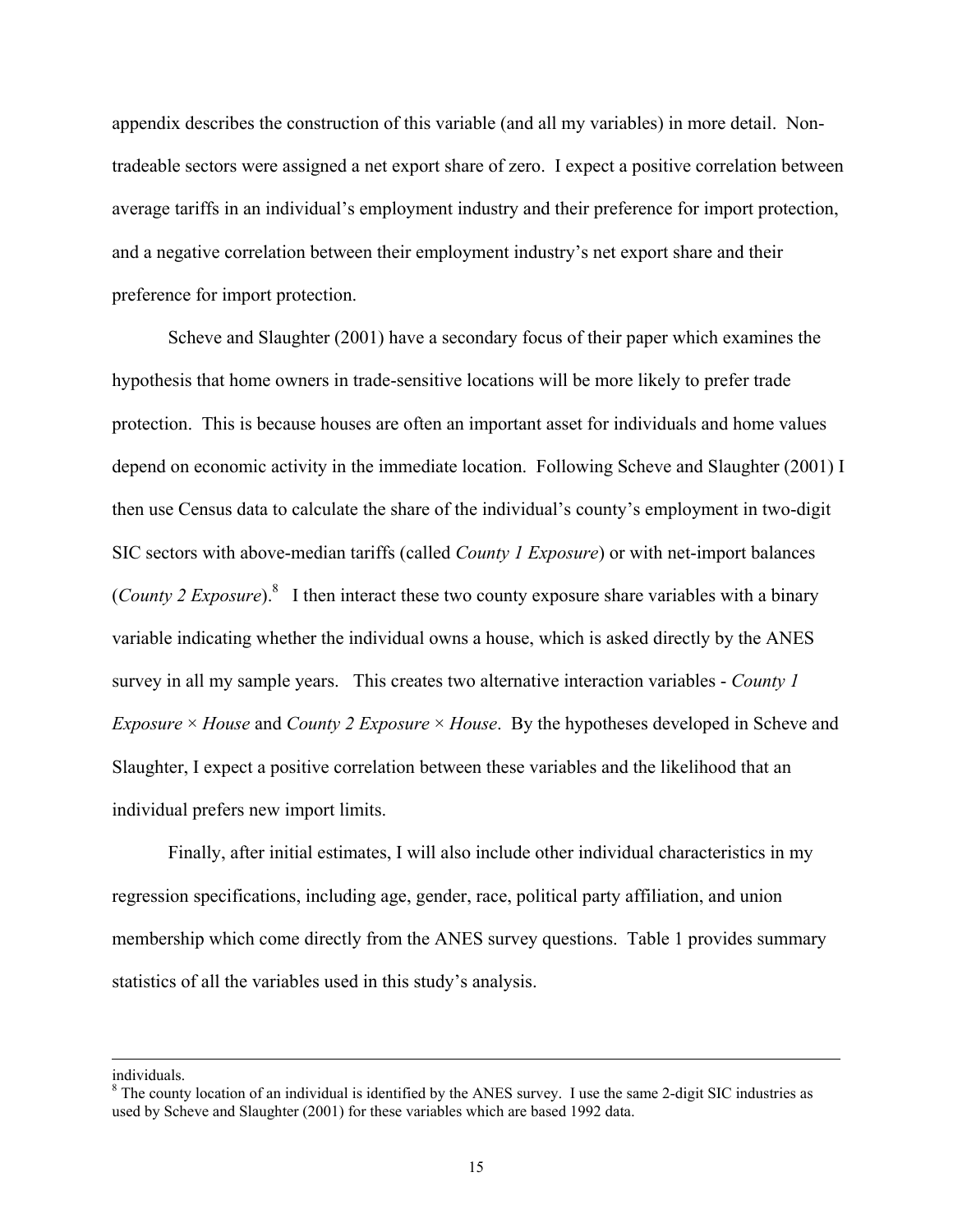#### **4. Empirical Results**

 In this section, I present my statistical results. I begin with estimates that stem from identical specifications as those in Scheve and Slaughter (2001) using only 1992 data, as in that paper, and obtain qualitatively identical results to their paper. I then examine the robustness of these results by first expanding the sample to all available years. I next model the uniformed individuals, providing evidence of the characteristics that correlate with whether or not an individual is uninformed or not, as well as exploring the robustness of other results when accounting for uninformed individuals. I then explore the relationship between skills and trade policy preferences, allowing for a non-linear relationship. Finally, I examine the impact of retirement on information acquisition and trade policy preferences.

#### *4.1. Base Results*

In columns 1 through 4 of Table 2 I provide probit estimates of the determinants of an individual's preference for higher import restrictions using identical specifications to that in Scheve and Slaughter (2001), where I alternate using education and relative wages as measures of an individual's skills and using tariff rates or net imports as a share of sales as measures of the trade exposure of an individual's employment industry. For ease of understanding the economic significance of my regressors on the dependent variable, I show marginal effects and their associated standard errors in these tables, where the reported marginal effects provide the change in the dependent variable (probability of favoring new import restrictions in decimal form) for a one-unit change in the regressor.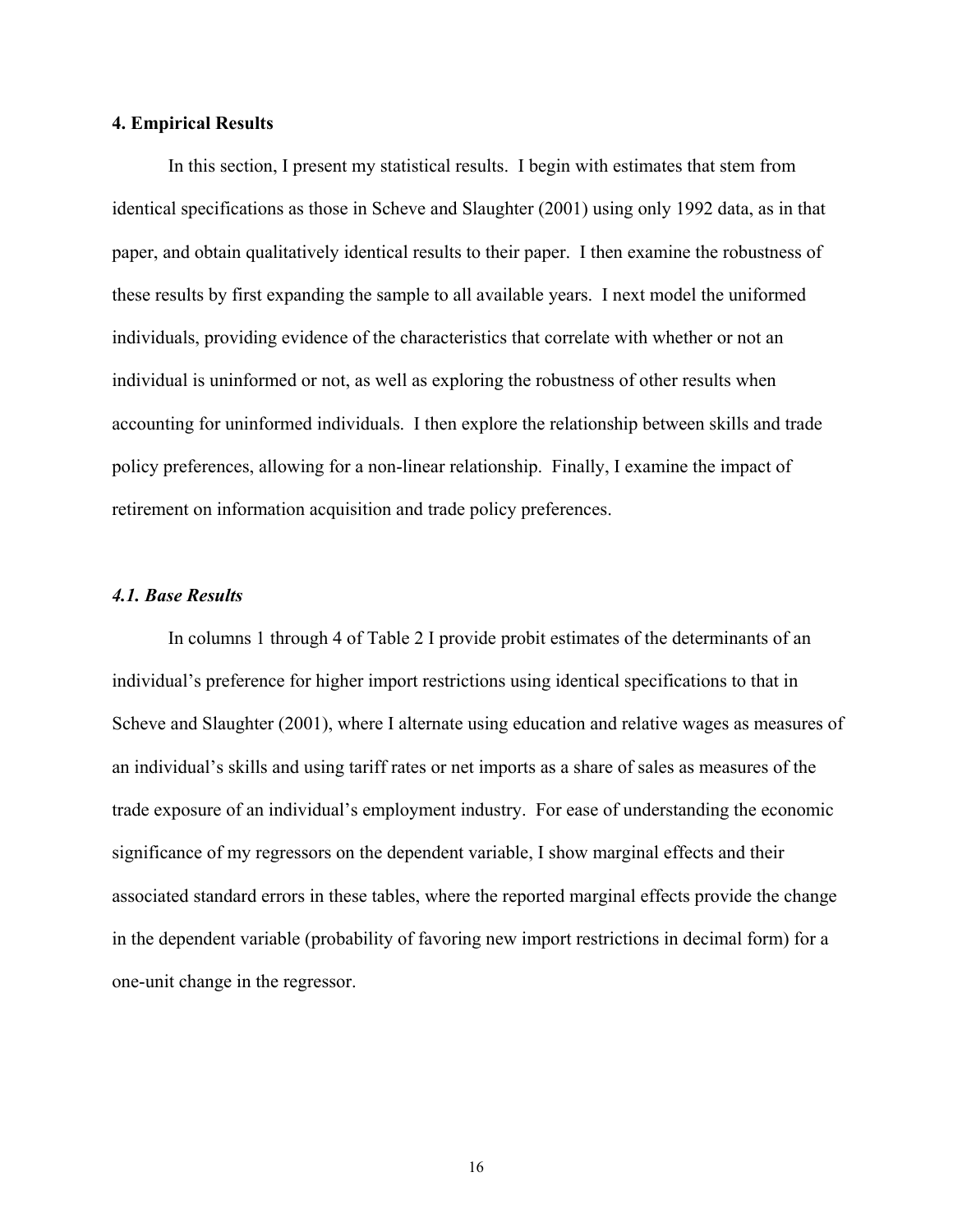My results are qualitatively identical to those in Scheve and Slaughter  $(2001)$  – specifically, models 9, 10, 13, and 14 in Table 6 of their paper. $9$  Both measures of skill are statistically significant and indicate important effects on trade policy preferences. As found by Scheve and Slaughter (2001), trade exposure of an individual's employment industry is not significant in explaining trade policy preferences. Thus, the evidence is consistent with a model with intersectoral factor mobility assumed in Heckscher-Ohlin models where skills determine welfare impacts of trade policy, while inconsistent with a sector-specific (or Ricardo-Viner) model where factors are not mobile between sectors and trade exposure would affect individual welfare and, hence their trade policy preferences. As in Scheve and Slaughter (2001), I also find that individuals who own homes in trade sensitive areas are much more likely to favor new import restrictions.

#### *4.2. Expanding the sample*

 $\overline{a}$ 

 I next run the same specification, but this time with the full sample of years available, and report these estimates in columns 5 through 8 of Table 2. I also add dummy variables for each year to control for any common year-specific effects on all individuals' trade policy preferences. The surprising result is that while the skill variables come in with similar magnitude and statistical significance, the industry trade exposure variables are now correct sign and generally statistically significant – the exception is the *Sector Tariff* variable in the column 7 specification which has a p-value of 0.168. These findings that both skill and industry matter contrast with Scheve and Slaughter (2001), but are consistent with Beaulieu's (2002a) results using Canadian survey data, and suggest that labor is neither perfectly mobile nor perfectly immobile.

 $9<sup>9</sup>$  I get qualitatively identical results to Scheve and Slaughter for all specifications reported in their paper, but just show these for the sake of brevity. Full "replication" results are available upon request.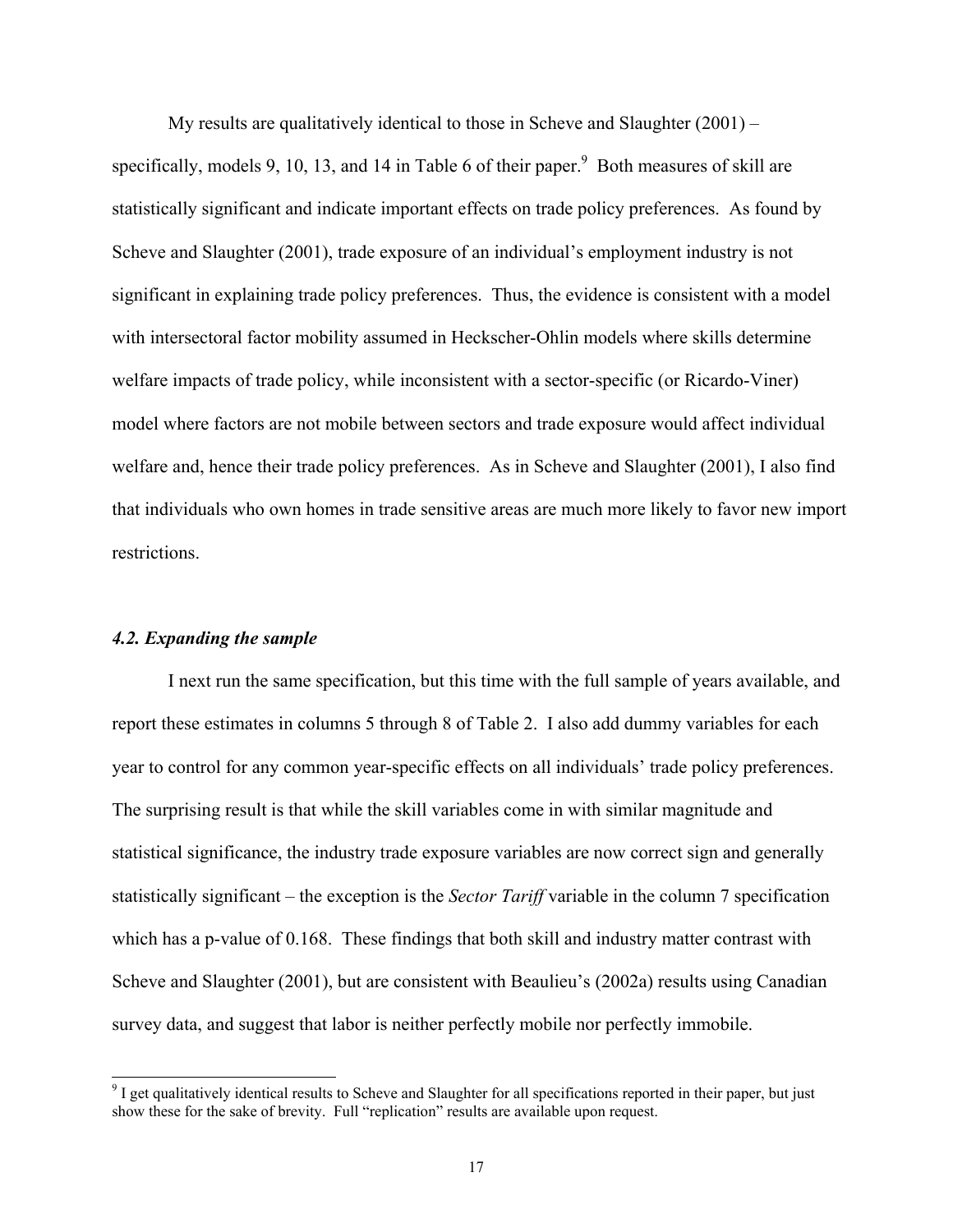The magnitude of the both the skill variables and industry trade exposure variables are economically significant as well. A one-standard deviation increase in the *Relative Occupation Wage* of an individual decreases their likelihood to favor new import limits by 5.8 percentage points (from a mean of about 55%), while a one-standard deviation increase in *Education Years* decreases an individual's likelihood of favoring trade protection by 10.8 percentage points, ceteris paribus. Using column 5's estimates, a one-standard deviation in the *Sector Tariff* increases an individual's likelihood of favoring trade protection by 2.4 percentage points. Using column 6's estimates, a one-standard deviation in the *Sector Net Export Share* decreases an individual's preference for trade protection by 4.7 percentage points.<sup>10</sup>

For the rest of the paper's analysis, I now only use *Education Years* as my measure of skill and the *Sector Net Export Share* as the industry trade exposure measure. *Relative Occupation Wage* and *Sector Tariff* yield qualitatively identical sign patterns throughout, though sometimes slightly weaker statistical significance.

#### *4.3. Controlling for information acquisition*

 $\overline{a}$ 

 To this point, my specification has not controlled for whether an individual has thought about the issue. In Table 3, I present estimates from a probit regression where the dependent variable is "1" if the individual has thought about trade protection and "0" if they have not. As discussed in section 2, I assume that whether an individual has thought about trade protection depends largely on the costs of information acquisition, which are decreasing in education and

<sup>&</sup>lt;sup>10</sup> I obtain results that are nearly quantitatively identical for the skill and industry trade when using the *County 2 Exposure* and *County 2 Exposure × House* variable. This is the case throughout the results reported in this paper and I, therefore, only show specifications with "County 1" variables throughout. Interestingly, coefficient estimates on these "*County 2*" variables are significantly different than the coefficient estimates on the "*County 1*" variables when all sample years are included, which contrasts with Scheve and Slaughter (2001) results using only data from 1992. I find that using "*County 2*" variables suggests that all individuals in a county with significant trade exposure are more likely to support trade protection, not just those that own homes. Results available upon request.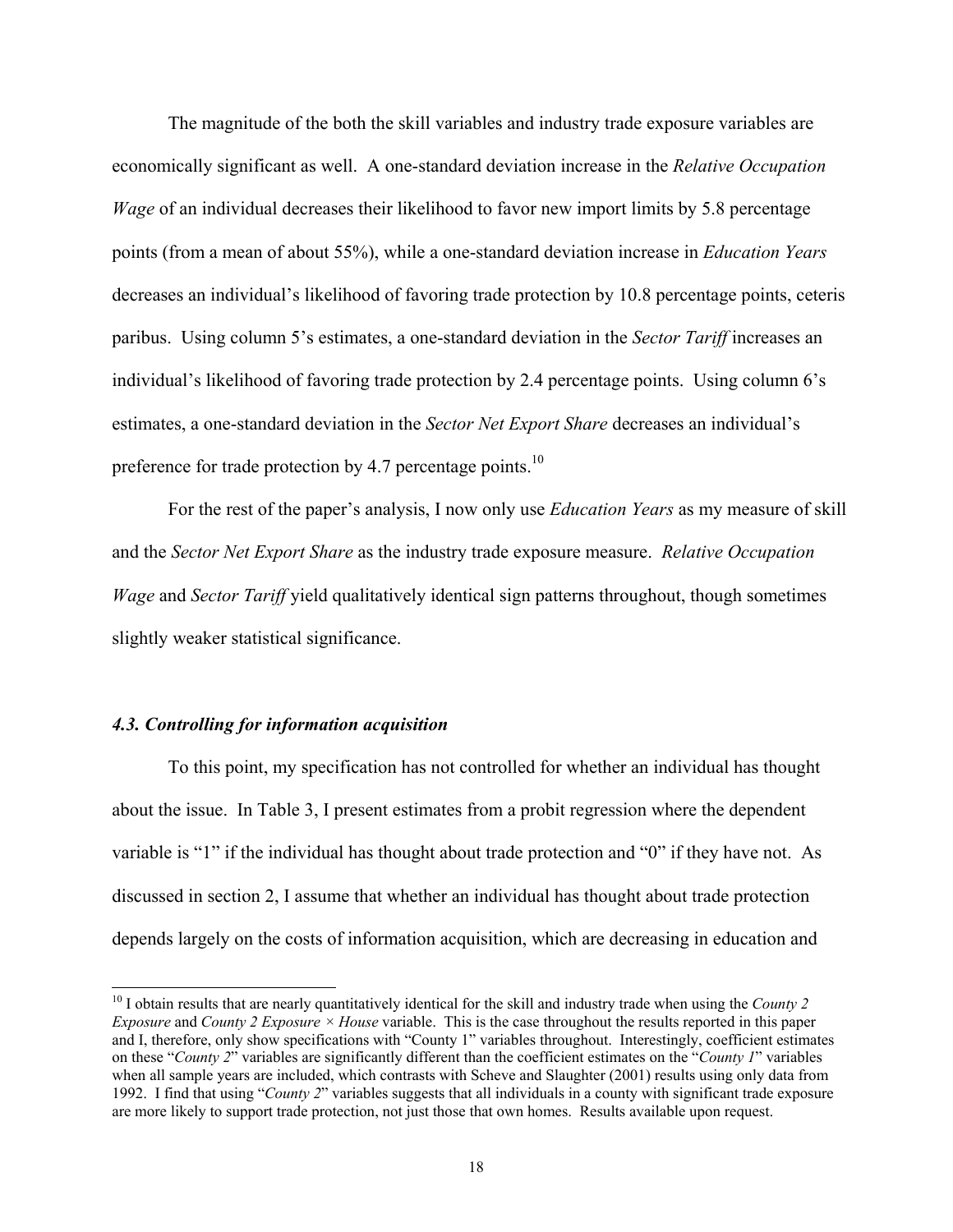income. To control for income, I use ANES reported household income to construct and include dummy variables for whether an individual's household income is in the lower quartile, second quartile, or third quartile for that sample year.<sup>11</sup> As robustness checks, I also include other variables from the trade policy preference equation, including the *Sector Net Export Share* and "*County 1 Exposure*" variables. These could possibly come in significantly if expected benefits of information acquisition depend on how individuals are affected by trade policy. Finally, I also include a number of demographic variables that are readily available from the ANES survey, including age, gender, ethnicity, political affiliation and labor union participation.<sup>12</sup>

 Table 3 provides results from the probit estimation using the dependent variable indicating whether an individual has thought about trade protection. The variables used to proxy for information costs come in with expected signs and are statistically significant. The estimated marginal effects suggest that each additional year of education adds 2.8 percentage points to the likelihood that an individual will have thought about trade protection (from a mean around 70%). Individuals in the lowest household income quartile are 7.7 percentage points less likely to have thought about trade protection than the highest household-income quartile, while those in the second quartile are 5.5 percentage points less likely. There is no statistical difference between those in the third and fourth household-income quartiles. Thus, as hypothesized, low-education and low-income individuals are less likely to acquire information about trade protection.

 The expected benefit variables – the ones that proxy for how trade may affect the welfare of an individual – do not come in statistically significant. This is consistent with my assumption that expected benefits of information may be *ex ante* identical across individuals.

 $\overline{\phantom{a}}$ 

 $11$  I exclude a dummy variable for household income in the top quartile to avoid perfect multicollinearity with an included constant term in the regression.

 $12$  These are the same demographic variables that Scheve and Slaughter (2001) use for robustness checks in their work.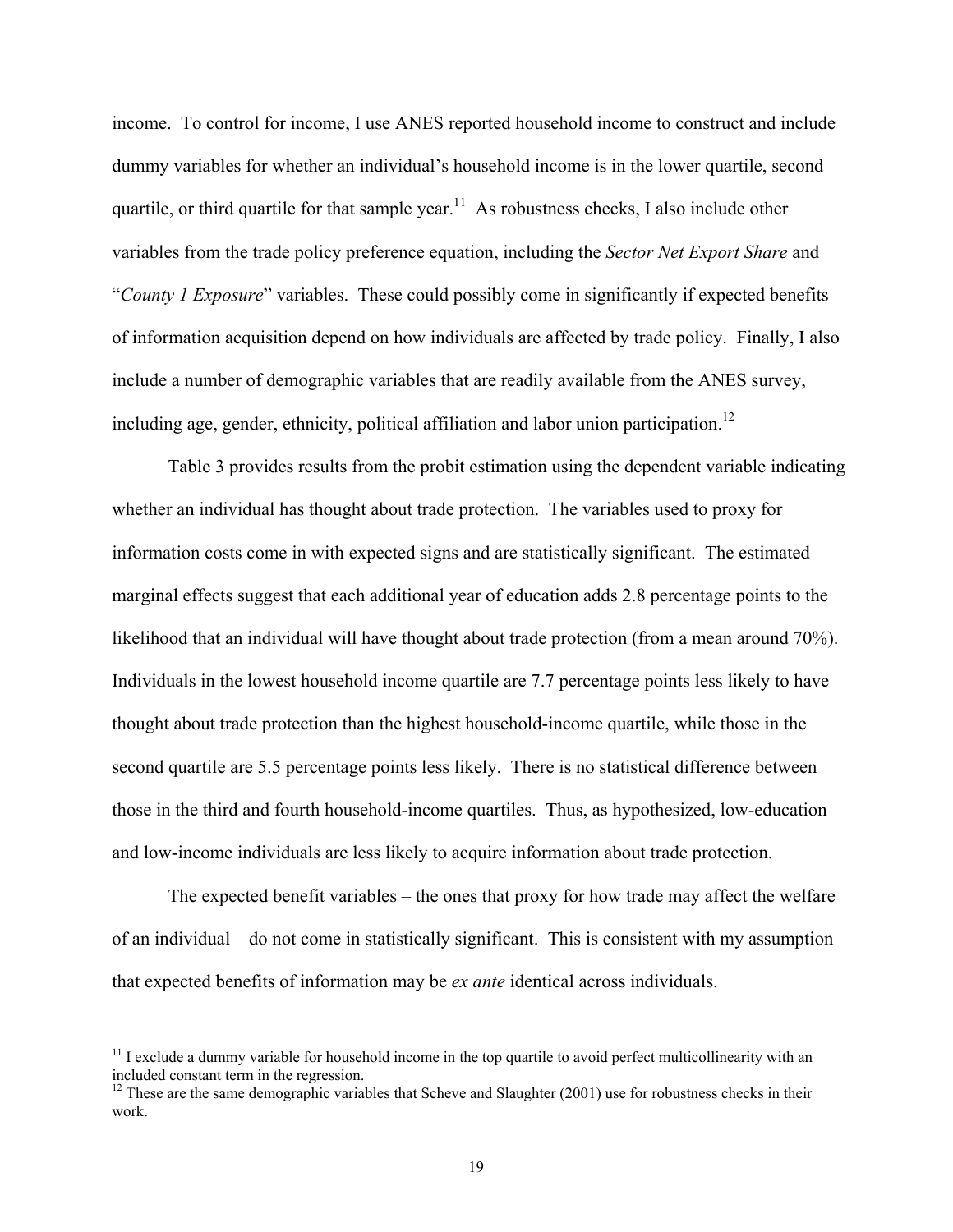Finally, the demographic variables provide quite interesting statistical results. First, an individual is more likely to have thought about trade protection as they age – ten years of age makes an individual about 2 percentage points more likely to have informed themselves enough to provide an opinion on new import limits. Ethnicity is estimated to have some impact as well, with African Americans and Hispanics less likely to have thought about trade protection, ceteris paribus. Both political affiliation and union membership do not have any statistical impact. Finally, gender has an unexpectedly large effect, with women almost 15 percentage points lower in their likelihood of thinking about trade protection than men, ceteris paribus (i.e., after controlling for age, income, race, and education). Such a large gap brings up the possibility of an alternative interpretation for my results. Perhaps these estimates are not only uncovering who becomes informed about trade policies, but also who is confident enough to feel sufficiently informed to offer an opinion on trade policies.

 To examine this further, I collect data on a couple variables from the ANES survey that may be good proxies of whether individuals inform themselves: 1) whether an individual has discussed politics with friends or family in the past week, and 2) whether the individual has read a newspaper in the past week. I then run a probit specification using these two variables separately as dependent variables on the same regressor matrix used in the specification used to explain whether an individual has thought about import restrictions. The marginal effects from these separate probit regressions are reported in with the Columns 2 and 3 of Table 3. I find that all three dependent variables have many correlates in common. Age, education and income are positively correlated with all three, while being female means a significantly lower probability for all three. These results then provide some confirmatory evidence that information acquisition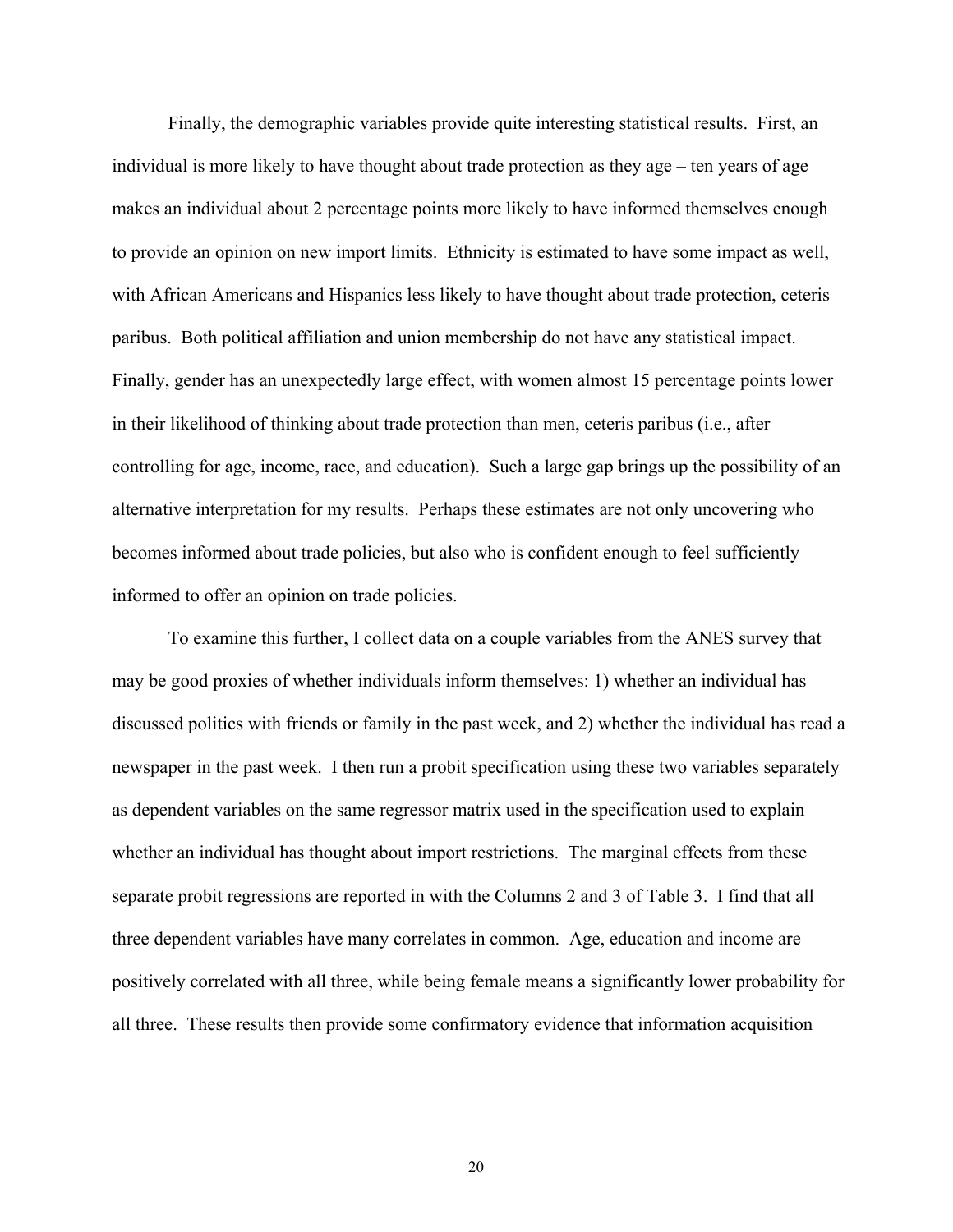(not simply some other factor such as an individual's confidence) is a true underlying reason why some individuals suggest they are not informed enough to offer an opinion on import restrictions.

In summary, variables proxying for information acquisition costs, as well as some interesting demographic variables, are quite significant in explaining variation in individuals' likelihoods of being informed about trade policies. I next want to explore how this selection of individuals affects both my estimates of trade policy preferences, as well as some evidence on trade outcomes.

Table 4 provides re-estimates of the determinants of individuals' trade policy preferences after controlling for sample selection bias due to conditioning on only those who have thought about trade policy. In technical terms, I re-estimate the same specification as columns 5 through 8 using a two-step Heckman sample selection correction, where the sample selection equation is the one used in Table 3. While statistical tests confirm that there is a sample selection bias<sup>13</sup>, I find that the bias is fairly small in economic magnitude, as I get qualitatively identical results on the determinants of trade policy preferences with or without a sample selection correction.

#### *4.4. Is there a non-linear relationship between skills and trade policies?*

 $\overline{\phantom{a}}$ 

As mentioned in the introduction, Bradford (2008) recently shows that trade policy outcomes in the U.S. are non-linear in skills, with the lowest- and highest-skilled industries having significantly lower tariff rates than medium-skilled industries. Are individuals' trade policy preferences, like these trade policy outcomes, also non-linear in skills in this same way? In answering this question with my data, I show that information acquisition is a key factor in explaining this non-linear pattern and is consistent with the model results depicted in Figure 1.

 $13$  A likelihood ratio test rejects independence of the two equations at the  $1\%$  significance level in all specifications.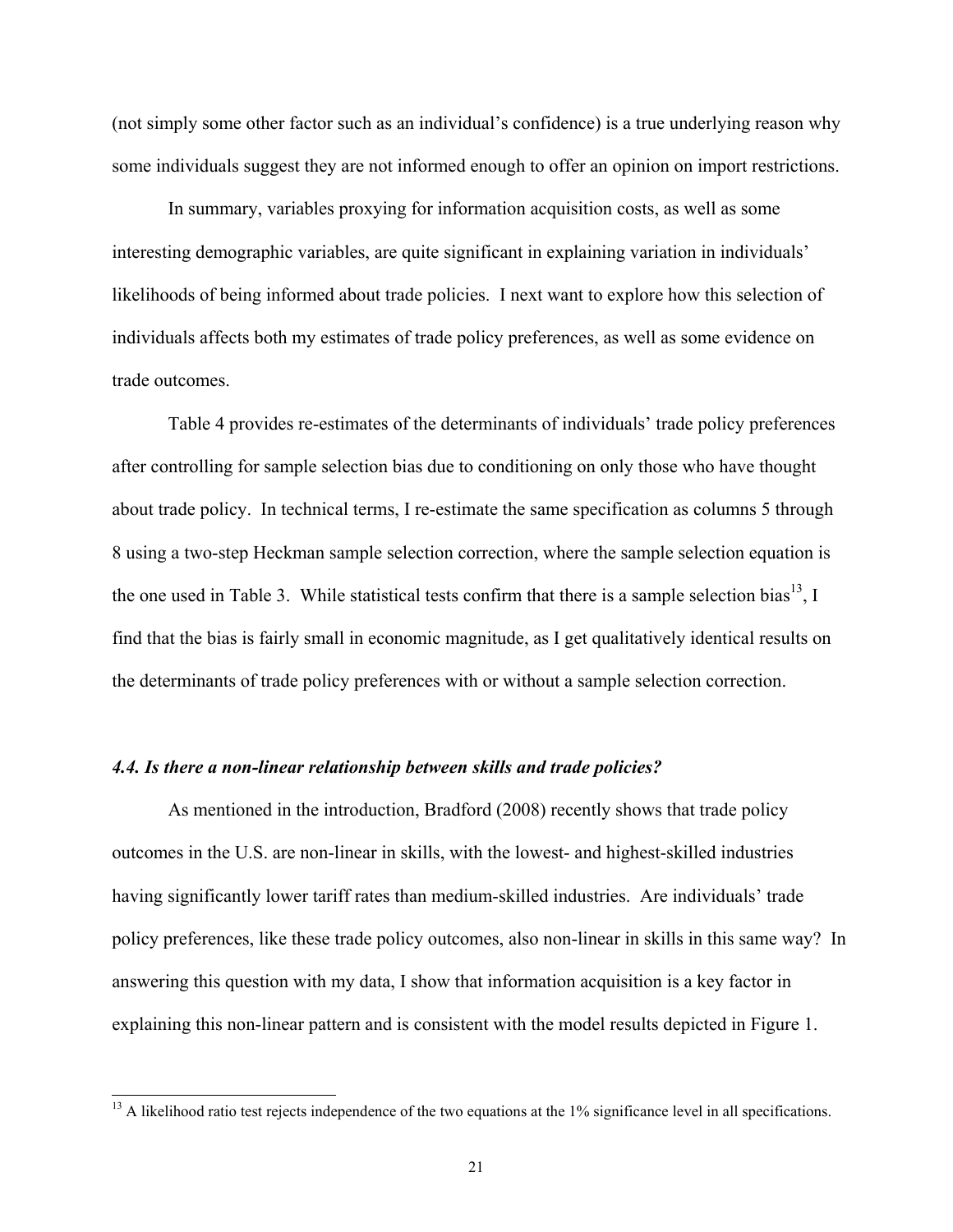To explore this issue, I first categorize individuals into standard education classifications that represent progressively higher degrees of education: 1) less than high school, 2) high school degree, 3) some college, 4) college bachelor's degree, and 5) graduate or professional degree beyond college degree.14 I then replace *Education Years* in my specification with dummy variables for whether an individual falls into one of these categories (excluding the last category to avoid perfect multicollinearity with the constant term) and run this on alternative data samples and dependent variables in Table 5.

 Column 1 of Table 5 provides estimates when I estimate this new specification on only those individuals in my sample who felt sufficiently informed to provide an opinion on whether they favor new import limits. Column 2 provides estimates when I also include a sampleselection correction when estimating preferences for this informed group. In both sets of estimates, I see that support for new import limits are simply decreasing in education. There is not a non-linear relationship in trade policy preferences amongst the informed individuals in my sample, as found by Bradford (2008) with respect to trade policy outcome patterns.

However, in column 3 of Table 5, I sample all individuals (informed and uninformed) and create a dependent variable that simply takes the value of "1" if an individual favors new import limits, and a "0" if they do not, which includes individuals who explicitly say they oppose new limits, as well as those that simply say they have not thought about trade protection enough to offer an opinion. Estimates using this sample show the same pattern across skills/education as Bradford (2008) found for trade policy outcomes. The least skilled group (those with less than high school education) do not express their preference for new import limits any more than those with a college (or higher) degree, while the medium-skilled groups (high school education or

 $\overline{\phantom{a}}$ 

<sup>&</sup>lt;sup>14</sup> I get qualitatively identical results by simply adding a term that squares an individual's *Education Years*, but find this construction of education categories is easier for immediate interpretation and presentation.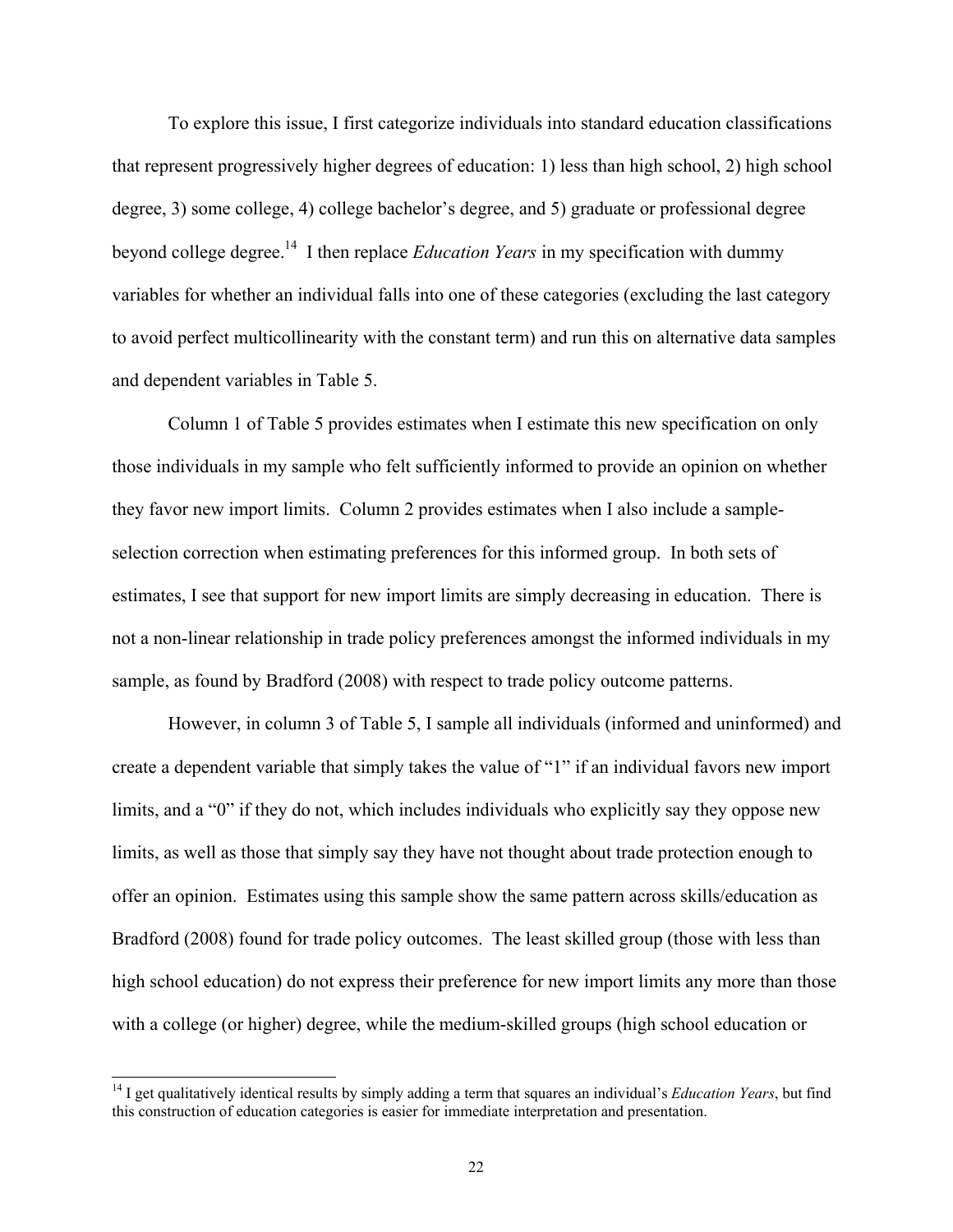some college) express preference for new import limits in rates that are about 7-8 percentage points higher than the other skill groups. These results suggest that while low-skill workers are more likely to want new import limits when they are informed about trade policy outcomes, since a disproportionately large share of them are not informed, they do explicitly favor trade protection any more than high-skill workers. To the extent that political representatives only respond to voiced opinions by their constituents, the low information acquisition by low-skill workers can explain the non-linear trade policy outcomes across skill levels documented by Bradford (2008). Importantly, this evidence is not supportive of the recent theory papers by Blanchard and Willman (2008) and Costinot and Vogel (2008) to the extent that they predict a non-linear relationship between welfare impacts of trade policies and skills. Informed low-skill individuals in my sample, who presumably have a reasonable sense of trade protection impacts on their own welfare, are among the most protectionist individuals in my sample.

#### *4.5. Life-cycle effects: Retirement*

 A final aspect of my data that I explore is the effect of retirement. Standard political economy models do not consider life-cycle changes and retirement is a significant life-cycle change which may affect both whether an individual acquires information on issues such as trade protection, and whether they favor or impose trade protection with the significant change in the source of their annual income. The ANES survey asks individuals of their retirement status allowing us to easily explore this issue.<sup>15</sup>

 I first include a dummy variable indicating whether an individual is retired in the specification that examines the determinants of whether an individual has thought about trade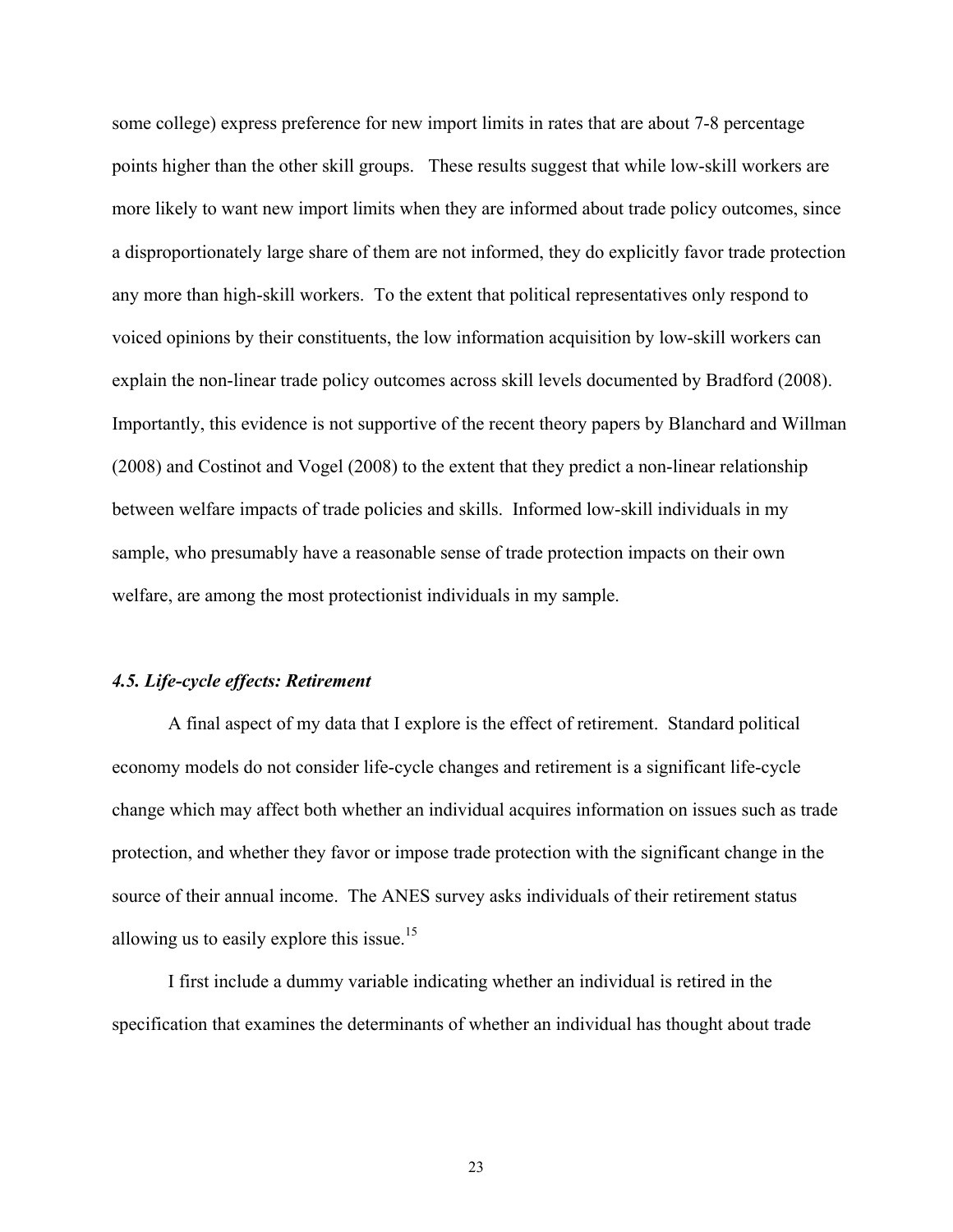protection (reported in Table 3). The coefficient on retirement status comes in negative and highly statistically significant. In fact, retired individuals are about 8 percentage points less likely to have thought about import limits, ceteris paribus. Thus, just as with low-skill workers, this suggests that legislators with a higher proportion of retired individuals in their districts are less likely to have constituents voice their opinion for trade protection.

 I next turn to an examination of whether retired individuals who acquire information on trade policies are more or less likely to favor new import limits. As discussed in section 2, retirees experience a significant de-linking of their income source from their (former) occupation industry and workforce skills. Thus, I hypothesize an individual's skill and trade exposure of their (former) industry have a much weaker effect an individual's trade policy preferences once they are retired.

Importantly, the ANES survey gathers data on retirees' last occupation industry in which they were employed. This allows me to interact the skill and industry trade exposure variables with retirement status to examine the hypothesis that retirement will decrease support for trade protection from those previously exposed to harm from freer trade. Table 6 presents results when I add the *Retired* dummy variable, as well as its interactions with the skill and trade exposure variables, to the same specifications examining the determinants of support for new import limits after controlling for sample selection (as reported in Table 4). The results provide support that retirement leads those that formerly supported new import limits to decrease that support. In every instance the sign of the coefficient of an interaction term is opposite of the associated skill or industry trade exposure variable, indicating that retirement mitigates these variables' effect on an individual's trade policy preference. Table 7 shows this more clearly by providing marginal

<sup>&</sup>lt;sup>15</sup> The survey actually gathers information on whether individuals are fully retired or partially retired and still working part-time. I aggregate these two types into one "retired" category and my estimates are qualitatively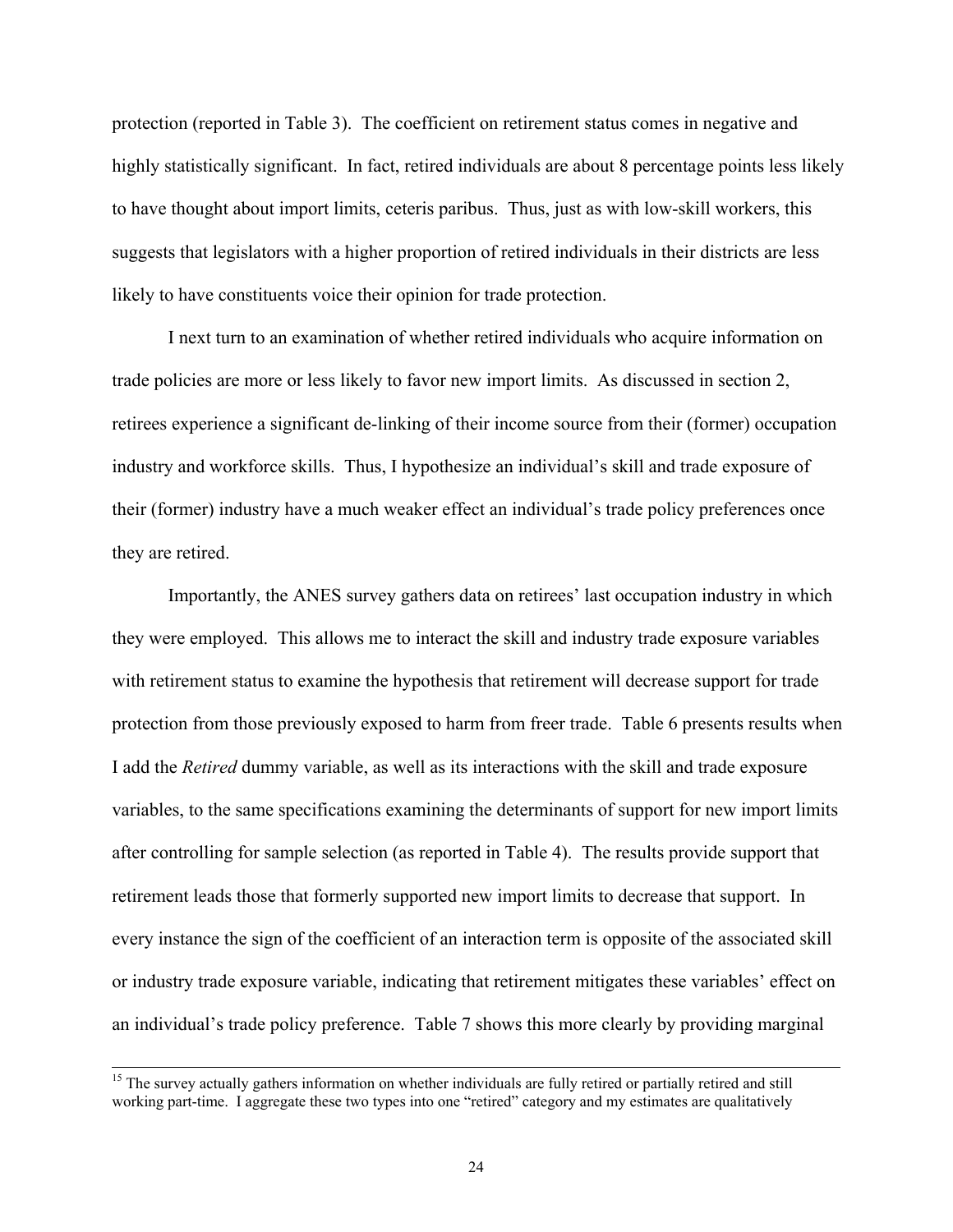effects of the skill and industry occupation variables separately for retired individuals and those not retired. In virtually every case the effect of a skill or industry trade measure is statistically insignificant for a retired individual,  $16$  while its independent effect (on all non-retired individuals in the sample) are generally statistically significant and of the same magnitude as those reported in Table 4.

In summary, the life-cycle change of retirement has a significant impact on expressed trade policy preferences. First, retirees are much less likely to be informed on the issue of trade policy. Second, skill and industry trade exposure variables are generally no longer significant in explaining their trade policy preferences. This life-cycle change effect on trade policy preferences is, of course, important for the United States and many other countries as their population ages.

#### **5. Conclusion**

 $\overline{\phantom{a}}$ 

 This paper provides new empirical evidence for important features of trade policy preference formation that current models of political economy rarely, if ever, address. First, information acquisition by individuals on policy matters is potentially costly and the data suggest that many do not feel sufficiently informed to state an opinion on trade policy. These "uninformed" individuals are systematically those with less education and income, and I show that this can explain why trade policy outcomes may be non-linear in skills (with low-skill and high-skill have lower preferences for trade protection than medium-skill workers), even though freer trade may be progressively more harmful to one's income the lower skill one has. Second, I

identical to when one classifies retired individuals as only those fully retired.

 $<sup>16</sup>$  The effect of a skill or industry trade exposure for a retired individual is the coefficient on the skill or industry</sup> trade exposure variable plus the coefficient on the interaction term of that variable with the variable *Retired*. A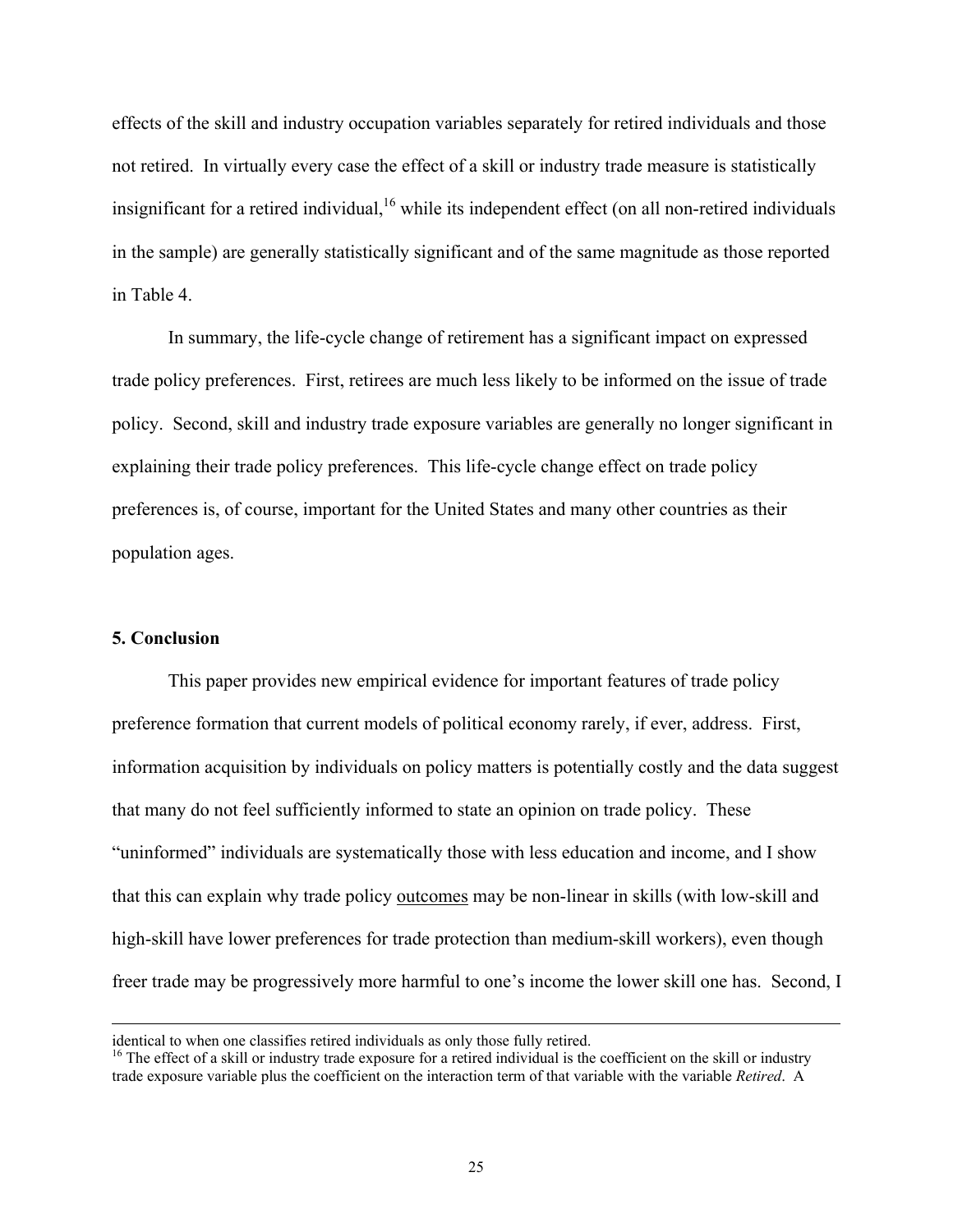show that the life-cycle change surrounding retirement has significant impacts on individuals' stated trade policy preferences, lowering the likelihood that an individual will acquire information on trade policies, and fully mitigating any effects of skill or industry trade exposure effects on an individuals' preferences for trade protection. Thus, the evidence in this paper suggests that future political economy modeling of trade policy outcomes will need to incorporate these features to obtain realistic predictions of trade policy formation. Another contribution of the paper is to show that both an individual's skills and the trade exposure of their occupation industry matter, which contrasts with the Scheve and Slaughter (2001) study using these same ANES data, and which suggests that workers are neither freely mobile nor freely immobile in their ability to switch occupation industries.

A final result is the puzzlingly large impact of gender on trade policy preferences. This paper confirms that women are much more likely to favor trade protection, as also found in Beaulieu and Napier (2008). But it also documents that women are much more likely to be uninformed about policy matters. Unlike the other results in this paper, there are no clear theoretical reasons for why such large gender differences exist on the topic of trade policy.

 $\overline{\phantom{a}}$ 

simple Chi-squared test of the sum of these two coefficients determines if it is statistically significant at conventional levels.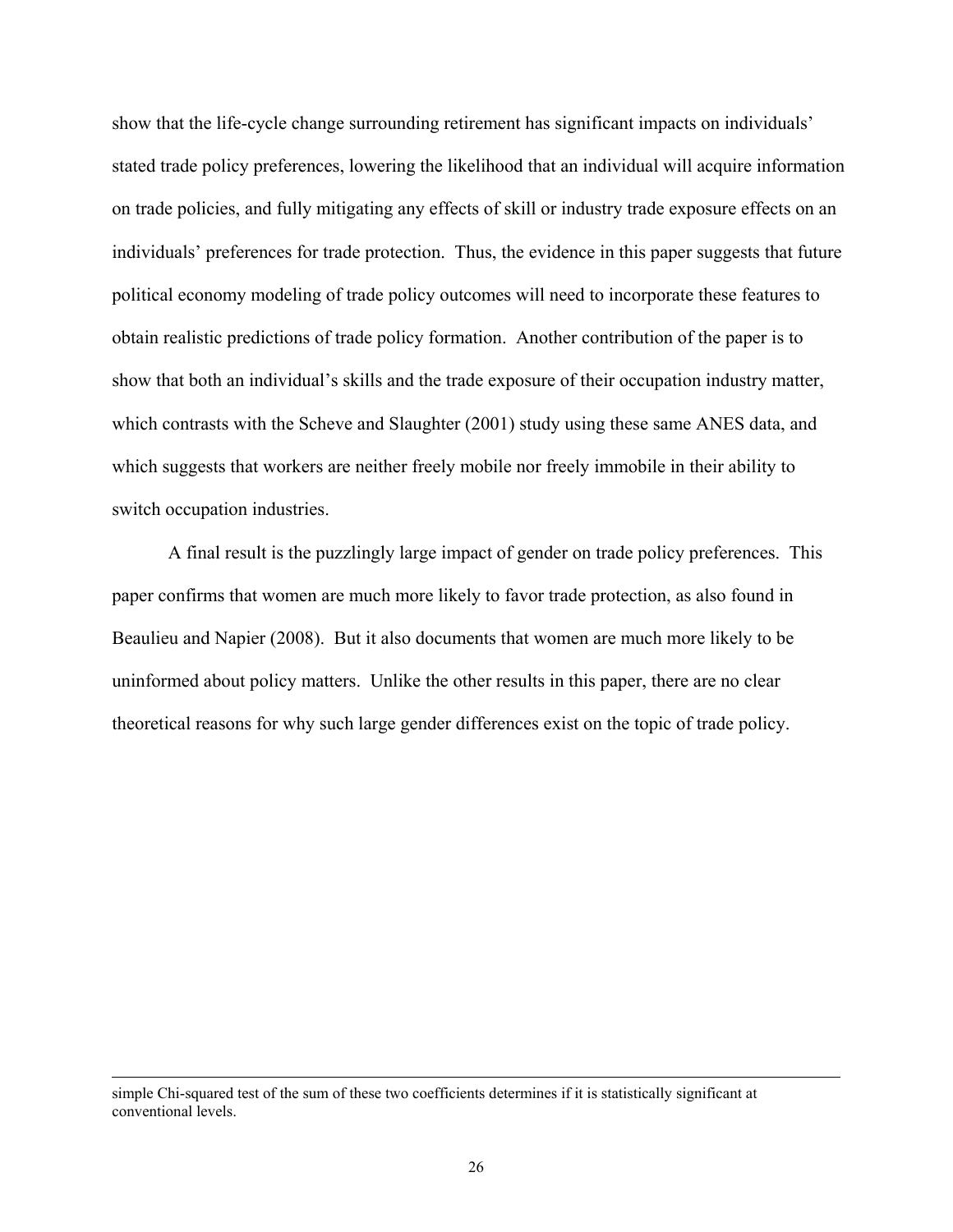# **References**

Baldwin, Robert E. and Christopher S. Magee. (1998) "Is trade policy for sale? Congressional voting on recent trade bills," *Public Choice*, 105(1-2): 79-101.

Balistreri, Edward J. (1997) "The performance of the Heckscher-Ohlin-Vanek model in predicting endogenous policy forces at the individual level," *Canadian Journal of Economics*, 30: 1-18.

Beaulieu, Eugene. (2002a) "Factor or Industry Cleavages in Trade Policy? An Empirical Analysis of the Stolper-Samuelson Theorem," *Economics and Politics*, 14(2): 99-131.

Beaulieu, Eugene. (2002b) "The Stolper-Samuelson Theorem Faces Congress," *Review of International Economics*, 10(2): 343-360.

Beaulieu, Eugene and Michael Napier (2008) "Why Are Women More Protectionist Than Men?" Mimeo.

Besley, Timothy, and Robin Burgess (2002) "The Political Economy of Government Responsiveness: Theory and Evidence from India," *Quarterly Journal of Economics*, 117: 1415- 52.

Besley, Timothy, and Andrea Prat (2006) "Handcuffs for the Grabbing Hand? Media Capture and Government Accountability," *American Economic Review*, 96(3): 720-36.

Blanchard, Emily, and Gerald Willmann. (2008) "Trade, education, and the shrinking middle class," Mimeo.

Bradford, Scott. (2008) "Protection and skills: Does trade policy favor low-skill workers?" Mimeo.

Costinot, Arnaud, and Jonathan Vogel. (2008) "Matching and inequality in the world economy," Mimeo.

Fedderson, Timothy J., and Wolfgang Pesendorfer. (1996) "The Swing Voter's Curse," *American Economic Review*, 86(3): 408-424.

Irwin, Douglas A. (1994) "The political economy of free trade," *Journal of Law and Economics*, 37: 75-108.

Irwin, Douglas A. (1996) "Industry or class cleavages over trade policy? Evidence from the British general election of 1923," in Robert C. Feenstra, Gene M. Grossman, and Douglas A. Irwin (eds.), *The Political Economy of Trade Policy: Papers in Honor of Jagdish Bhagwati*. (Cambridge, MA: MIT Press)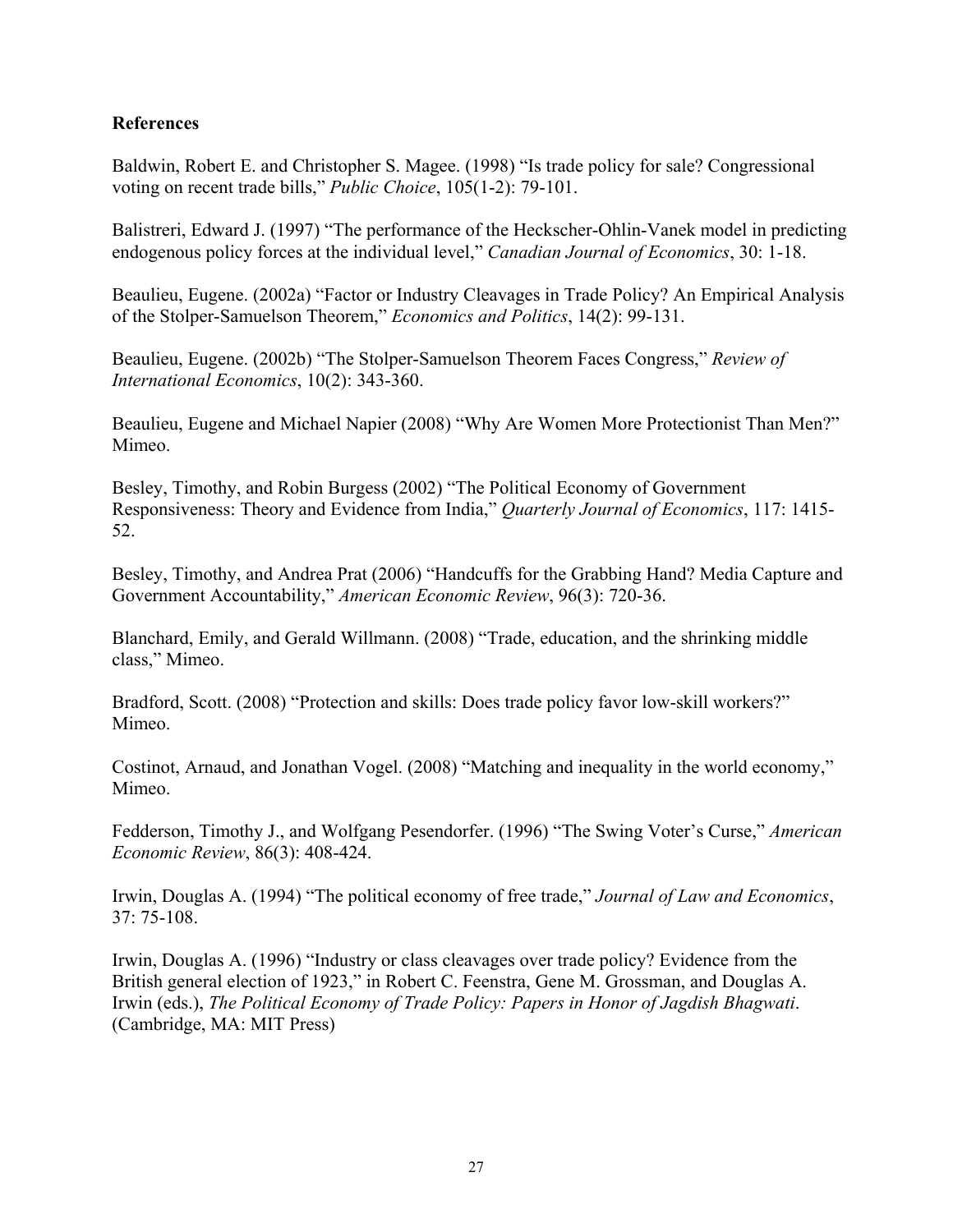Kaempfer, William H. and Stephen V. Marks. (1993) "The expected effects of trade liberalization: Evidence from US congressional action on fast-track authority," *World Economy*, 16: 725-740.

Larcinese, Valentino. (2007a) "The Instrumental Voter Goes to the Newsagent: Demand for Information, Marginality, and the Media," *Journal of Theoretical Politics*, 19(3): 249-276.

Larcinese, Valentino. (2007b) "Information Acquisition, Ideology and Turnout: Theory and Evidence from Britain," Mimeo.

Magee, Stephen P. (1980) "Three simple tests of the Stolper-Samuelson theorem," in Gene M. Grossman and Kenneth Rogoff (eds.), *Issues in International Economics*. (Stockfield, UK: Oriel Press)

Rodrik, Dani. (1995) "Political economy of trade policy," in Grossman Gene M. and Kenneth A. Rogoff (eds.), *Handbook of International Economics, Volume 3*. Amsterdam, Netherlands: Elsevier Publishing, pp. 1457-1494.

Rodrik, Dani and Anna Maria Mayda. (2005) "Why Are Some Individuals (and Countries) More Protectionist than Others? *European Economic Review*, 49(6): 1393-1430.

Scheve, Kenneth F. and Matthew J. Slaughter. (2001) "What determines trade policy preferences?" *Journal of International Economics*, 54(2): 267-292.

Scheve, Kenneth F. and Matthew J. Slaughter. (2001) "Labor market competition and individual preferences over immigration policy," *Review of Economics and Statistics*, 83(1): 133-145.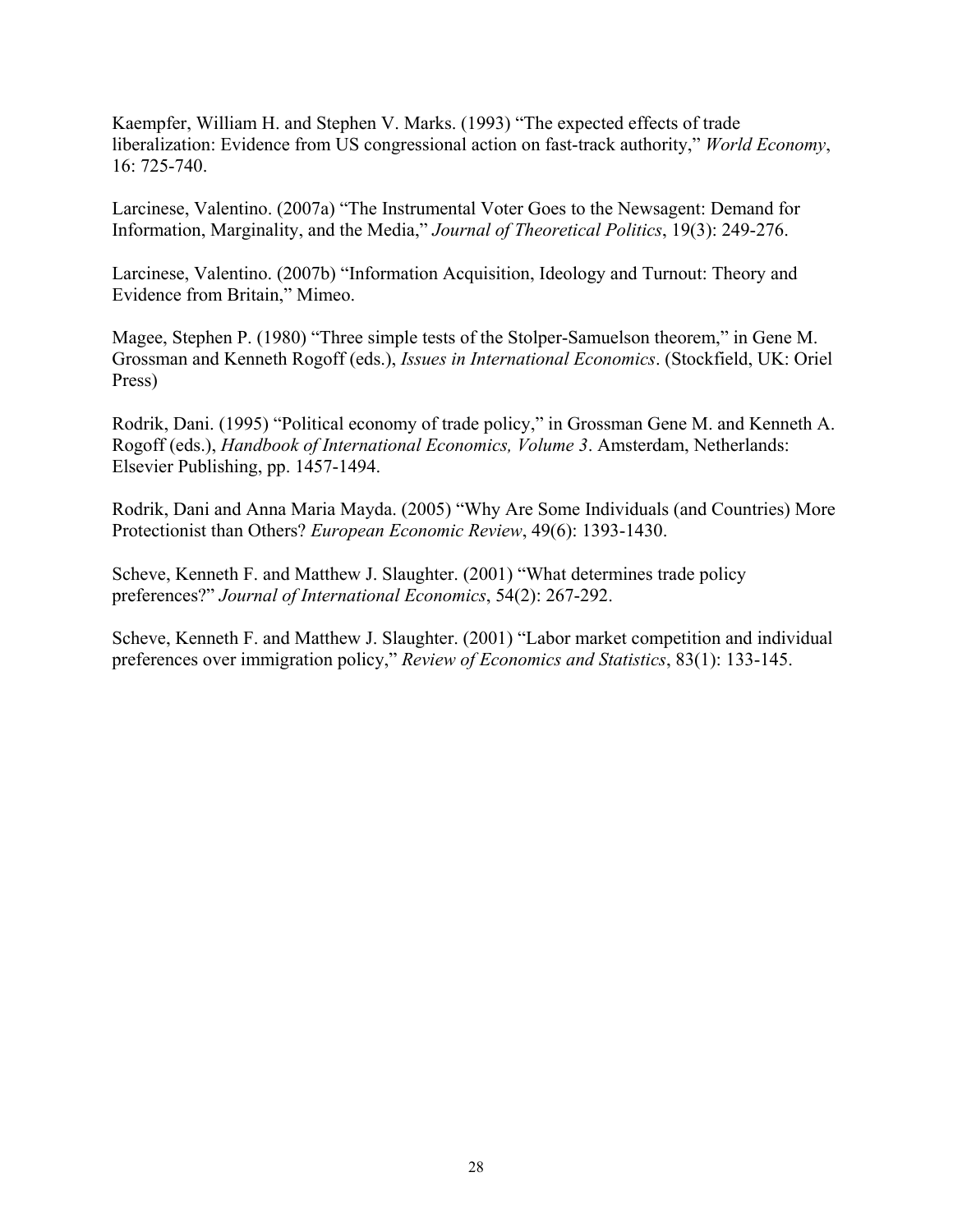

**Figure 1: Net costs of import protection and information acquisition by individuals' skills.**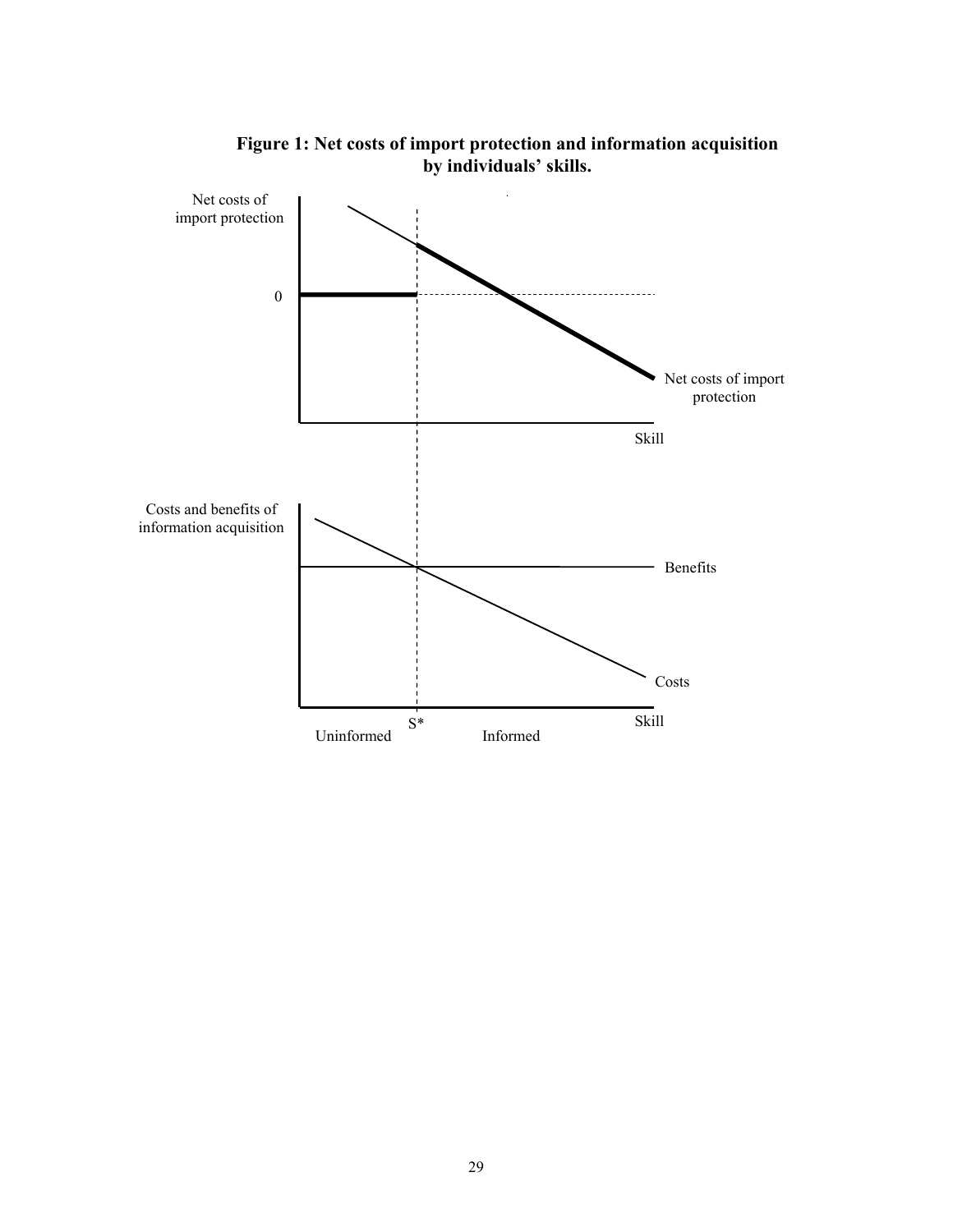# **Table 1: Descriptive Statistics**

|                                                                 | Obser-  |          | <b>Standard</b>  |           |        |
|-----------------------------------------------------------------|---------|----------|------------------|-----------|--------|
| Variable                                                        | vations | Mean     | <b>Deviation</b> | Min       | Max    |
|                                                                 |         |          |                  |           |        |
| <b>Dependent variables</b>                                      |         |          |                  |           |        |
| Thought about import limits?                                    | 10143   | 0.712    | 0.453            | 0.000     | 1.000  |
| Want new import limits (conditional on                          |         |          |                  |           |        |
| thought)                                                        | 6963    | 0.579    | 0.494            | 0.000     | 1.000  |
| Want new import limits (all individuals)                        | 9892    | 0.408    | 0.491            | 0.000     | 1.000  |
| Independent variables in trade protection preference regression |         |          |                  |           |        |
| <b>Relative Occupation Wage</b>                                 | 8344    | 1.110    | 0.339            | 0.362     | 1.599  |
| <b>Education Years</b>                                          | 9454    | 12.903   | 2.802            | 1.000     | 17.000 |
| <b>Sector Tariff</b>                                            | 8299    | 0.008    | 0.025            | 0.000     | 0.266  |
| Sector Net Export Share                                         | 8090    | $-0.011$ | 0.221            | $-15.642$ | 0.534  |
| County Exposure 1                                               | 9887    | 0.063    | 0.064            | 0.000     | 0.450  |
| County Exposure $1 \times$ House                                | 9564    | 0.041    | 0.061            | 0.000     | 0.444  |
| Additional independent variables in thought regression          |         |          |                  |           |        |
| Age (in years)                                                  | 9636    | 45.472   | 17.572           | 17.000    | 99.000 |
| Female                                                          | 9644    | 0.479    | 0.500            | 0.000     | 1.000  |
| African American                                                | 10143   | 0.150    | 0.358            | 0.000     | 1.000  |
| Asian                                                           | 10143   | 0.063    | 0.243            | 0.000     | 1.000  |
| Hispanic                                                        | 10143   | 0.117    | 0.321            | 0.000     | 1.000  |
| Native American                                                 | 10143   | 0.087    | 0.281            | 0.000     | 1.000  |
| Democrat                                                        | 9644    | 0.371    | 0.483            | 0.000     | 1.000  |
| Republican                                                      | 9644    | 0.287    | 0.453            | 0.000     | 1.000  |
| Union Membership in Household                                   | 9644    | 0.178    | 0.383            | 0.000     | 1.000  |
| Household Income - Lowest 25th Percentile                       | 9644    | 0.225    | 0.418            | 0.000     | 1.000  |
| Household Income - 25th-50th Percentile                         | 9644    | 0.245    | 0.430            | 0.000     | 1.000  |
| Household Income - 50th-75th Percentile                         | 9644    | 0.224    | 0.417            | 0.000     | 1.000  |
| Retired                                                         | 9644    | 0.155    | 0.362            | 0.000     | 1.000  |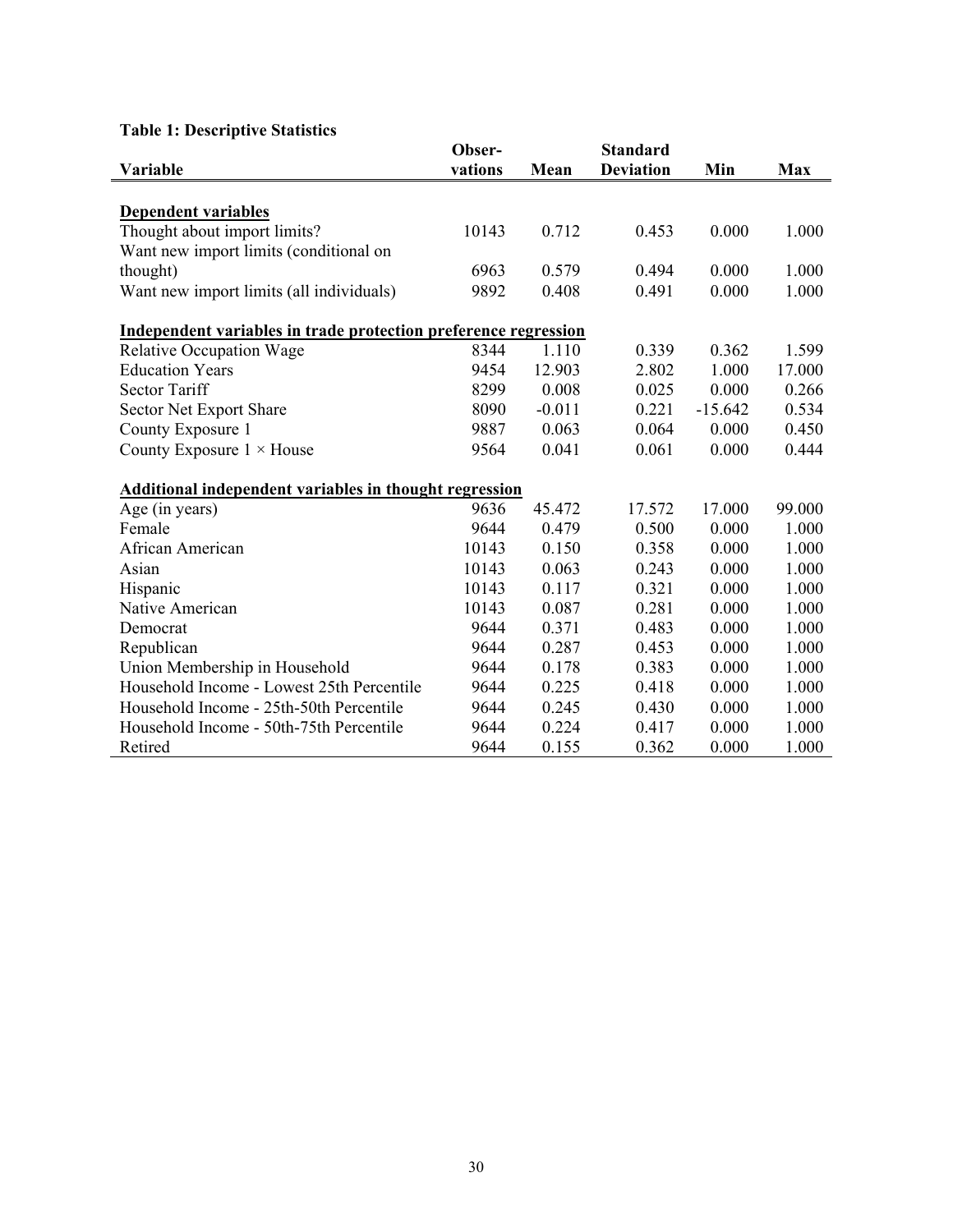|                                  | 1992 Sample Only |             |                | Table 2. Ke-estimating beneve and biaughter - Marginal Eneces for 1992 and Pun bample of Tears<br><b>Full Sample of Years</b> |             |             |             |             |
|----------------------------------|------------------|-------------|----------------|-------------------------------------------------------------------------------------------------------------------------------|-------------|-------------|-------------|-------------|
| <b>Variables</b>                 | (1)              | (2)         | (3)            | (4)                                                                                                                           | (5)         | (6)         | (7)         | (8)         |
|                                  |                  |             |                |                                                                                                                               |             |             |             |             |
| <b>Relative Occupation Wage</b>  | $-0.133***$      | $-0.128***$ |                |                                                                                                                               | $-0.171***$ | $-0.173***$ |             |             |
|                                  | (0.035)          | (0.036)     |                |                                                                                                                               | (0.020)     | (0.020)     |             |             |
| <b>Education Years</b>           |                  |             | $-0.044***$    | $-0.042***$                                                                                                                   |             |             | $-0.038***$ | $-0.038***$ |
|                                  |                  |             | (0.005)        | (0.005)                                                                                                                       |             |             | (0.003)     | (0.003)     |
| <b>Sector Tariff</b>             | 0.471            |             | $-0.081$       |                                                                                                                               | $0.970***$  |             | 0.443       |             |
|                                  | (0.661)          |             | (0.687)        |                                                                                                                               | (0.323)     |             | (0.322)     |             |
| <b>Sector Net Export Share</b>   |                  | $-0.057$    |                | 0.025                                                                                                                         |             | $-0.214***$ |             | $-0.147**$  |
|                                  |                  | (0.129)     |                | (0.132)                                                                                                                       |             | (0.068)     |             | (0.067)     |
| <b>County Exposure 1</b>         | $-0.096$         | $-0.053$    | $-0.392$       | $-0.353$                                                                                                                      | 0.148       | 0.180       | 0.065       | 0.075       |
|                                  | (0.321)          | (0.032)     | (0.352)        | (0.350)                                                                                                                       | (0.159)     | (0.159)     | (0.162)     | (0.162)     |
| County Exposure $1 \times$ House | $0.911***$       | $0.987***$  | $1.200***$     | $1.253***$                                                                                                                    | $0.293*$    | $0.305*$    | $0.340**$   | $0.353**$   |
|                                  | (0.330)          | (0.333)     | (0.356)        | (0.358)                                                                                                                       | (0.166)     | (0.167)     | (0.169)     | (0.170)     |
| <b>Year dummies</b>              | N <sub>0</sub>   | No          | N <sub>o</sub> | No                                                                                                                            | Yes         | Yes         | Yes         | Yes         |
| Pseudo $R^2$                     | 0.014            | 0.015       | 0.050          | 0.049                                                                                                                         | 0.045       | 0.046       | 0.064       | 0.065       |
| <b>Chi-squared Statistic</b>     | 27.77            | 27.85       | 91.48          | 88.09                                                                                                                         | 324.83      | 322.48      | 460.51      | 457.73      |
| (p-value)                        | (0.000)          | (0.000)     | (0.000)        | (0.000)                                                                                                                       | (0.000)     | (0.000)     | (0.000)     | (0.000)     |
| <b>Observations</b>              | 1504             | 1476        | 1417           | 1390                                                                                                                          | 5480        | 5342        | 5409        | 5272        |

## **Table 2: Re-estimating Scheve and Slaughter - Marginal Effects for 1992 and Full Sample of Years**

**Notes:** Reported results are marginal effects (not coefficient estimates) of the regressors. Standard errors in parentheses. Statistical significance at the 10, 5 and 1 percent levels are denoted by \*, \*\*, and \*\*\*, respectively. Columns 1 through 4 correspond to models 9, 10, 13, and 14, respectively, in Table 5 of Scheve and Slaughter (2001)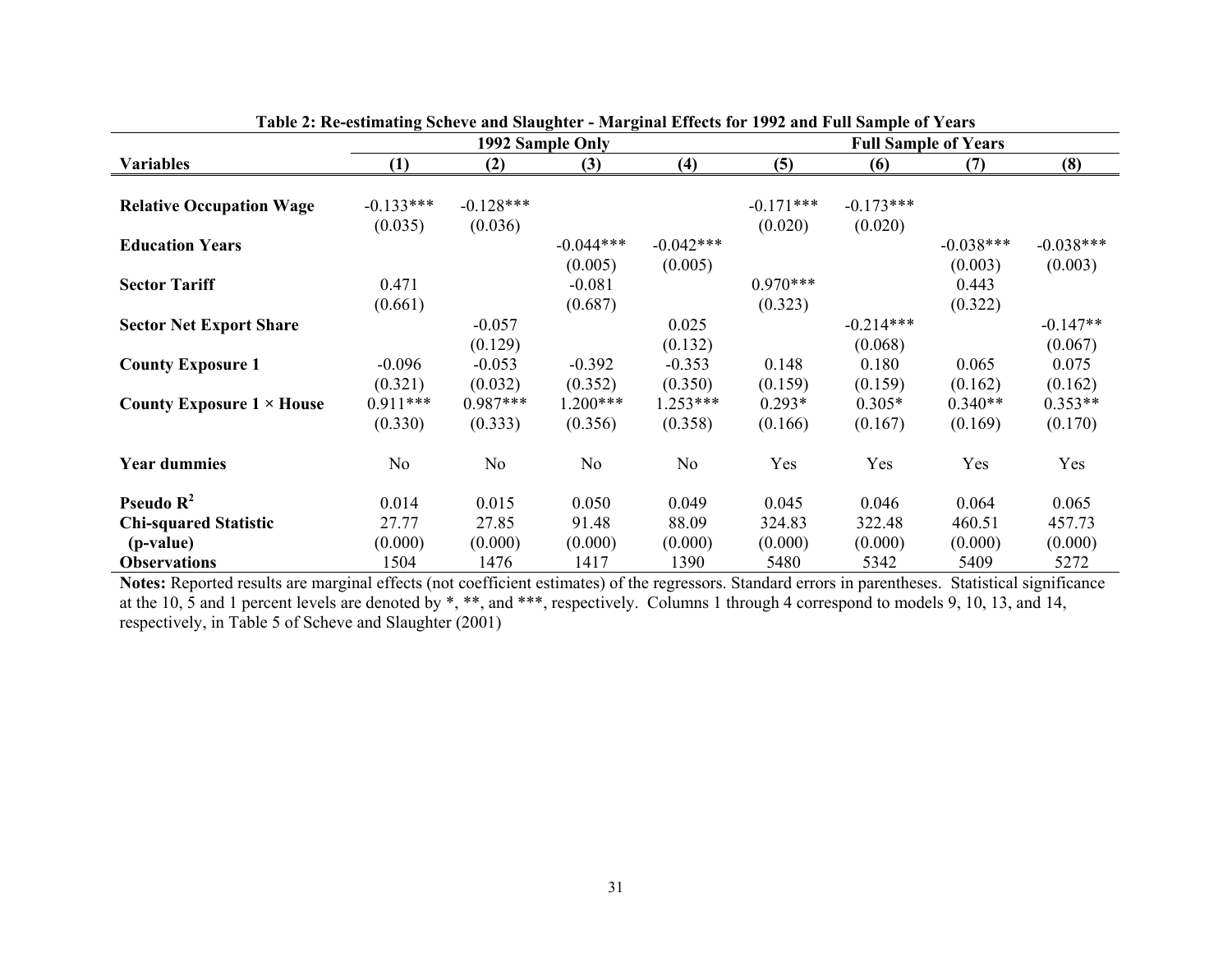|                                                             | Week? (Marginal Effects) |                     |                      |
|-------------------------------------------------------------|--------------------------|---------------------|----------------------|
|                                                             | <b>Thought</b>           | <b>Discussed</b>    | Read                 |
|                                                             | about import             | politics in last    | newspaper in         |
| <b>Variables</b>                                            | restrictions             | week                | last week            |
|                                                             |                          |                     |                      |
| <b>Information Cost Variables</b><br><b>Education Years</b> | $0.028***$               | $0.045***$          | $0.024***$           |
|                                                             |                          |                     |                      |
|                                                             | (0.002)                  | (0.002)             | (0.002)              |
| <b>Household Income - Lowest 25th</b>                       |                          |                     |                      |
| Percentile                                                  | $-0.077***$              | $-0.060***$         | $-0.061***$          |
|                                                             | (0.017)                  | (0.018)             | (0.015)              |
| Household Income - 25th-50th                                |                          |                     |                      |
| Percentile                                                  | $-0.054***$              | $-0.031*$           | $-0.025*$            |
|                                                             | (0.015)                  | (0.016)             | (0.013)              |
| Household Income - 50th-75th                                |                          |                     |                      |
| Percentile                                                  | 0.005                    | 0.018               | $-0.030**$           |
|                                                             | (0.015)                  | (0.016)             | (0.013)              |
|                                                             |                          |                     |                      |
| <b>Information Benefit Variables</b>                        |                          |                     |                      |
| <b>Sector Net Export Share</b>                              | 0.008                    | 0.049               | 0.002                |
|                                                             | (0.040)                  | (0.047)             | (0.036)              |
| <b>County Exposure 1</b>                                    | $-0.106$                 | $-0.480$            | $-0.052$             |
|                                                             | (0.117)                  | (0.133)             | (0.097)              |
| County Exposure $1 \times$ House                            | 0.185                    | $0.262*$            | 0.019                |
|                                                             | (0.126)                  | (0.141)             | (0.104)              |
|                                                             |                          |                     |                      |
| <b>Demographic Variables</b>                                |                          |                     |                      |
| Age (in years)                                              | $0.002***$               | $0.001**$           | $0.002***$           |
|                                                             | (0.000)                  | (0.000)             | (0.000)              |
| Female                                                      | $-0.149***$              | $-0.067***$         | $-0.052***$          |
|                                                             | (0.012)                  | (0.012)             | (0.010)              |
| <b>African American</b>                                     | $-0.047***$              | 0.023               | $0.024*$             |
|                                                             | (0.018)                  | (0.019)             | (0.014)              |
| <b>Asian</b>                                                | $-0.010$                 | $-0.113**$          | $-0.041$             |
|                                                             | (0.045)                  | (0.049)             | (0.041)              |
|                                                             | $-0.050**$               | $-0.079**$          | 0.006                |
| <b>Hispanic</b>                                             |                          |                     |                      |
|                                                             | (0.022)                  | (0.024)<br>$0.048*$ | (0.017)<br>$-0.041*$ |
| <b>Native American</b>                                      | 0.033                    |                     |                      |
|                                                             | (0.025)                  | (0.029)             | (0.024)              |
| Democrat                                                    | $-0.006$                 | 0.017               | $0.018**$            |
|                                                             | (0.011)                  | (0.012)             | (0.009)              |
| Republican                                                  | 0.012                    | $0.036***$          | $0.017*$             |
|                                                             | (0.012)                  | (0.013)             | (0.010)              |
| <b>Union Membership in Household</b>                        | 0.019                    | 0.021               | $0.027**$            |
|                                                             | (0.014)                  | (0.015)             | (0.011)              |
|                                                             |                          |                     |                      |
| <b>Year Dummies</b>                                         | Yes                      | Yes                 | Yes                  |

**Table 3: What Factors Explain Whether People Have Thought about Import Restrictions, Discussed Politics in the Last Week or Read the Newspaper in the Last Week? (Marginal Effects)**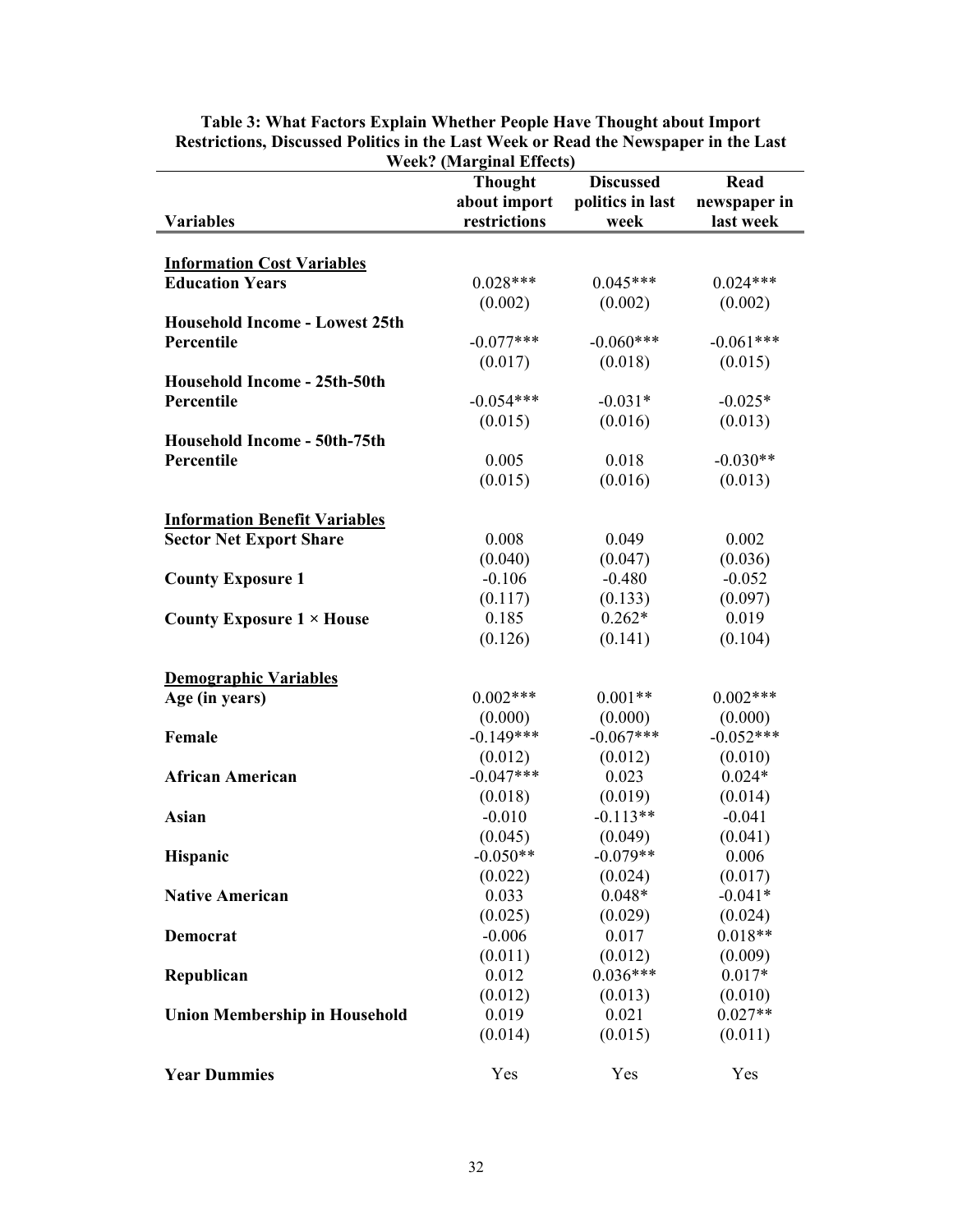| <b>Pseudo</b> $\mathbb{R}^2$ | 0.083   | 0.072   | 0.070   |
|------------------------------|---------|---------|---------|
| <b>Chi-squared Statistic</b> | 768.37  | 745.96  | 529.72  |
| (p-value)                    | (0.000) | (0.000) | (0.000) |
| <b>Observations</b>          | 7715    | 7715    | 7715    |

**Notes:** Reported results are marginal effects (not coefficient estimates) of the regressors, where a one-unit change indicates the percentage point change in the dependent variable. 72.7% of individuals in the sample report they have thought about import restrictions,

61.4% have discussed politics with family or friends in the past week, and 82.4% have read the newspaper in the past week. Standard errors are in parentheses. Statistical significance at the 10,  $5$  and 1 percent levels are denoted by \*, \*\*, and \*\*\*, respectively.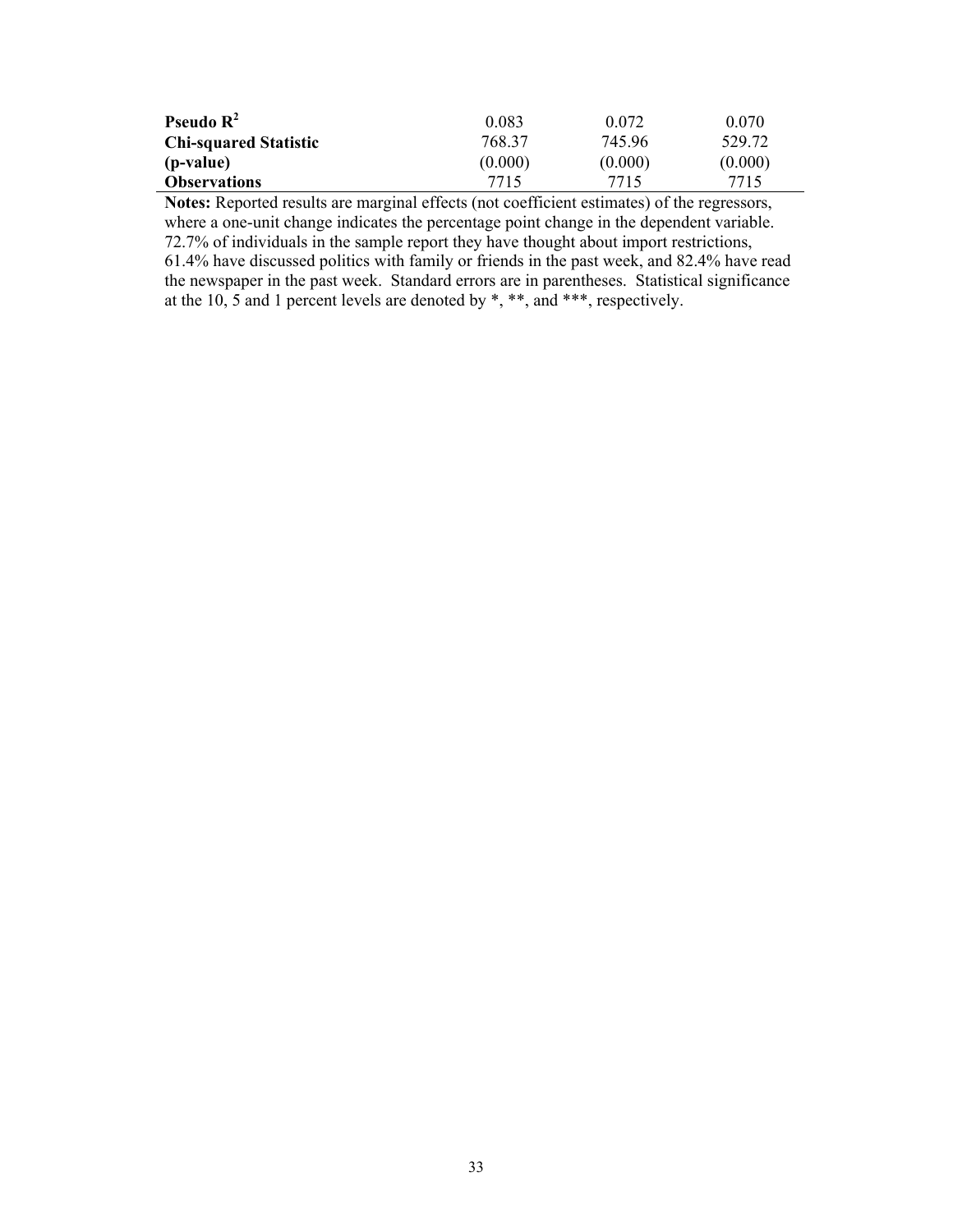| Variable                         | (1)        | (2)         | (3)         | (4)         |
|----------------------------------|------------|-------------|-------------|-------------|
|                                  |            |             |             |             |
| <b>Relative Occupation Wage</b>  | $-0.062**$ | $-0.066**$  |             |             |
|                                  | (0.027)    | (0.028)     |             |             |
| <b>Education Years</b>           |            |             | $-0.031***$ | $-0.031***$ |
|                                  |            |             | (0.004)     | (0.004)     |
| <b>Sector Tariff</b>             | $0.807***$ |             | 0.481       |             |
|                                  | (0.0311)   |             | (0.328)     |             |
| <b>Sector Net Export Share</b>   |            | $-0.169***$ |             | $-0.142**$  |
|                                  |            | (0.066)     |             | (0.068)     |
| <b>County Exposure 1</b>         | $-0.085$   | $-0.051$    | $-0.046$    | $-0.029$    |
|                                  | (0.155)    | (0.156)     | (0.168)     | (0.168)     |
| County Exposure $1 \times$ House | $0.552***$ | $0.550***$  | $0.498***$  | $0.501***$  |
|                                  | (0.161)    | (0.162)     | (0.177)     | (0.178)     |
| <b>Year Dummies</b>              | Yes        | Yes         | Yes         | Yes         |
| <b>Chi-squared Statistic</b>     | 348.45     | 348.11      | 387.16      | 388.20      |
| (p-value)                        | (0.000)    | (0.000)     | (0.000)     | (0.000)     |
| <b>Observations</b>              | 7797       | 7606        | 7697        | 7509        |

# **Table 4: What Determines Trade Policy Preferences after Controlling for Sample Selection? (Marginal Effects)**

**Notes:** Reported results are marginal effects (not coefficient estimates) of the regressors. Standard errors in parentheses. Statistical significance at the 10, 5 and 1 percent levels are denoted by \*, \*\*, and \*\*\*, respectively.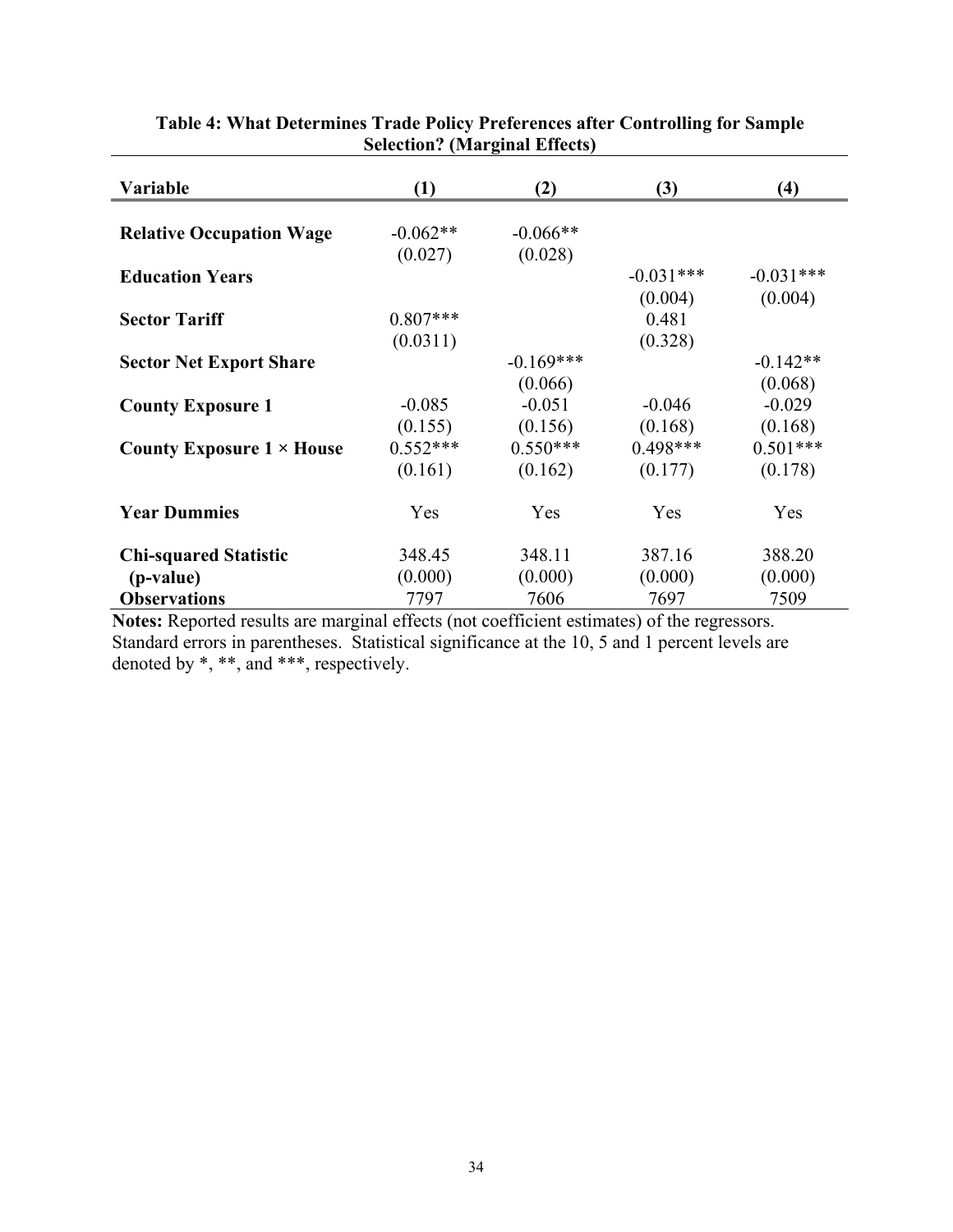|                                          | Various dependent variable definitions                                      |                                                                                                       |                                                                                                           |  |
|------------------------------------------|-----------------------------------------------------------------------------|-------------------------------------------------------------------------------------------------------|-----------------------------------------------------------------------------------------------------------|--|
| <b>Variables</b>                         | Want new import<br>limits?<br>(Only those that<br>have thought<br>about it) | Want new import<br>limits?<br>(Full sample<br>conditioning on<br>whether one has<br>thought about it) | Want new import<br>limits?<br>(Full sample not<br>conditioning on<br>whether one has<br>thought about it) |  |
|                                          |                                                                             |                                                                                                       |                                                                                                           |  |
| <b>Education – Less Than High School</b> | $0.226***$                                                                  | $0.216***$                                                                                            | 0.015                                                                                                     |  |
|                                          | (0.019)                                                                     | (0.029)                                                                                               | (0.021)                                                                                                   |  |
| <b>Education - High School</b>           | $0.223***$                                                                  | $0.228***$                                                                                            | $0.087***$                                                                                                |  |
|                                          | (0.018)                                                                     | (0.023)                                                                                               | (0.019)                                                                                                   |  |
| <b>Education - Some College</b>          | $0.148***$                                                                  | $0.161***$                                                                                            | $0.076***$                                                                                                |  |
|                                          | (0.019)                                                                     | (0.022)                                                                                               | (0.020)                                                                                                   |  |
| <b>Education – College Degree</b>        | $-0.015$                                                                    | 0.012                                                                                                 | $-0.025$                                                                                                  |  |
|                                          | (0.024)                                                                     | (0.025)                                                                                               | (0.023)                                                                                                   |  |
| <b>Sector Net Export Share</b>           | $-0.141**$                                                                  | $-0.137**$                                                                                            | $-0.054$                                                                                                  |  |
|                                          | (0.067)                                                                     | (0.069)                                                                                               | (0.046)                                                                                                   |  |
| <b>County Exposure 1</b>                 | 0.135                                                                       | $-0.045$                                                                                              | $-0.239$                                                                                                  |  |
|                                          | (0.159)                                                                     | (0.169)                                                                                               | (0.130)                                                                                                   |  |
| County Exposure $1 \times$ House         | 0.276                                                                       | $0.525***$                                                                                            | $0.659***$                                                                                                |  |
|                                          | (0.167)                                                                     | (0.178)                                                                                               | (0.136)                                                                                                   |  |
| <b>Year Dummies</b>                      | Yes                                                                         | Yes                                                                                                   | Yes                                                                                                       |  |
| <b>Chi-squared Statistic</b>             | 497.58                                                                      | 433.99                                                                                                | 439.29                                                                                                    |  |
| (p-value)                                | (0.000)                                                                     | (0.000)                                                                                               | (0.000)                                                                                                   |  |
| <b>Observations</b>                      | 5385                                                                        | 7509                                                                                                  | 7662                                                                                                      |  |

#### **Table 5: Nonlinear Relationship Between Skills and Trade Policy Preferences? The Importance of Modeling Information (Marginal Effects)**

**Notes:** Reported results are marginal effects (not coefficient estimates) of the regressors. Standard errors in parentheses. Statistical significance at the 10, 5 and 1 percent levels are denoted by \*, \*\*, and \*\*\*, respectively.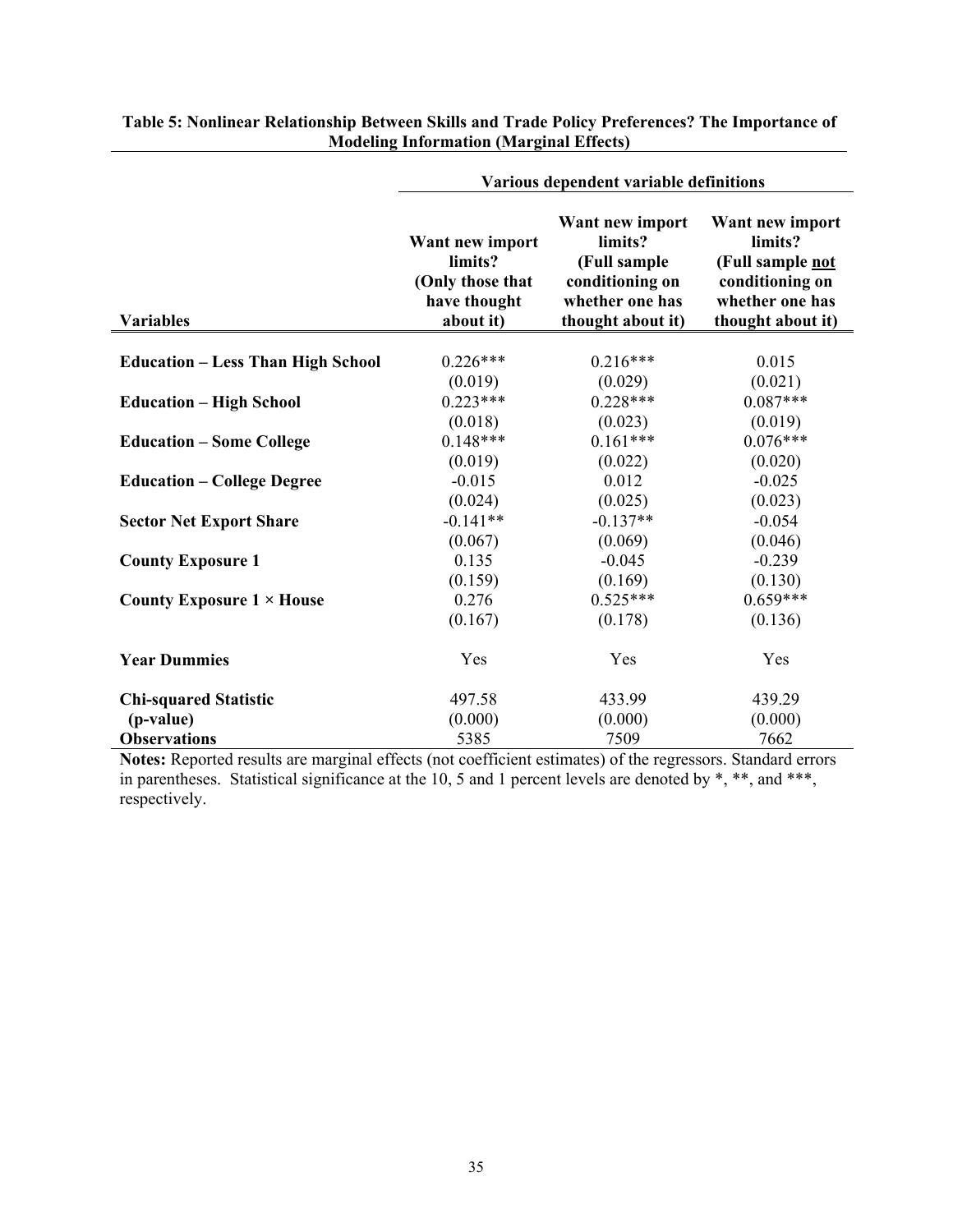| Variable                                  | (1)         | (2)         | (3)         | (4)         |
|-------------------------------------------|-------------|-------------|-------------|-------------|
|                                           |             |             |             |             |
| <b>Relative Occupation Wage</b>           | $-0.075***$ | $-0.081***$ |             |             |
|                                           | (0.023)     | (0.023)     |             |             |
| <b>Education Years</b>                    |             |             | $-0.036***$ | $-0.037***$ |
|                                           |             |             | (0.004)     | (0.004)     |
| <b>Sector Tariff</b>                      | $1.040***$  |             | $0.883**$   |             |
|                                           | (0.339)     |             | (0.382)     |             |
| <b>Sector Net Export Share</b>            |             | $-0.164**$  |             | $-0.147*$   |
|                                           |             | (0.074)     |             | (0.081)     |
| <b>County Exposure 1</b>                  | $-0.093$    | $-0.041$    | $-0.051$    | $-0.007$    |
|                                           | (0.156)     | (0.156)     | (0.170)     | (0.169)     |
| County Exposure $1 \times$ House          | $0.554***$  | $0.541***$  | $0.489***$  | $0.473***$  |
|                                           | (0.162)     | (0.163)     | (0.178)     | (0.178)     |
| <b>Retired</b>                            | 0.069       | 0.029       | $-0.260***$ | $-0.310***$ |
|                                           | (0.061)     | (0.061)     | (0.078)     | (0.073)     |
| <b>Retired × Relative Occupation Wage</b> | 0.012       | 0.033       |             |             |
|                                           | (0.050)     | (0.050)     |             |             |
| <b>Retired × Education Years</b>          |             |             | $0.025***$  | $0.028***$  |
|                                           |             |             | (0.006)     | (0.006)     |
| <b>Retired × Sector Tariff</b>            | $-2.088***$ |             | $-1.760**$  |             |
|                                           | (0.640)     |             | (0.754)     |             |
| <b>Retired × Sector Net Export Share</b>  |             | 0.074       |             | 0.010       |
|                                           |             | (0.127)     |             | (0.149)     |
| <b>Year Dummies</b>                       | Yes         | Yes         | Yes         | Yes         |
| <b>Chi-squared Statistic</b>              | 374.11      | 367.17      | 407.44      | 407.99      |
| (p-value)                                 | (0.000)     | (0.000)     | (0.000)     | (0.000)     |
| <b>Observations</b>                       | 7468        | 7468        | 7509        | 7509        |

**Table 6: The Role of Retirement in Trade Policy Preferences (Marginal Effects)** 

**Notes:** Reported results are marginal effects (not coefficient estimates) of the regressors. Standard errors in parentheses. Statistical significance at the 10, 5 and 1 percent levels are denoted by \*, \*\*, and \*\*\*, respectively.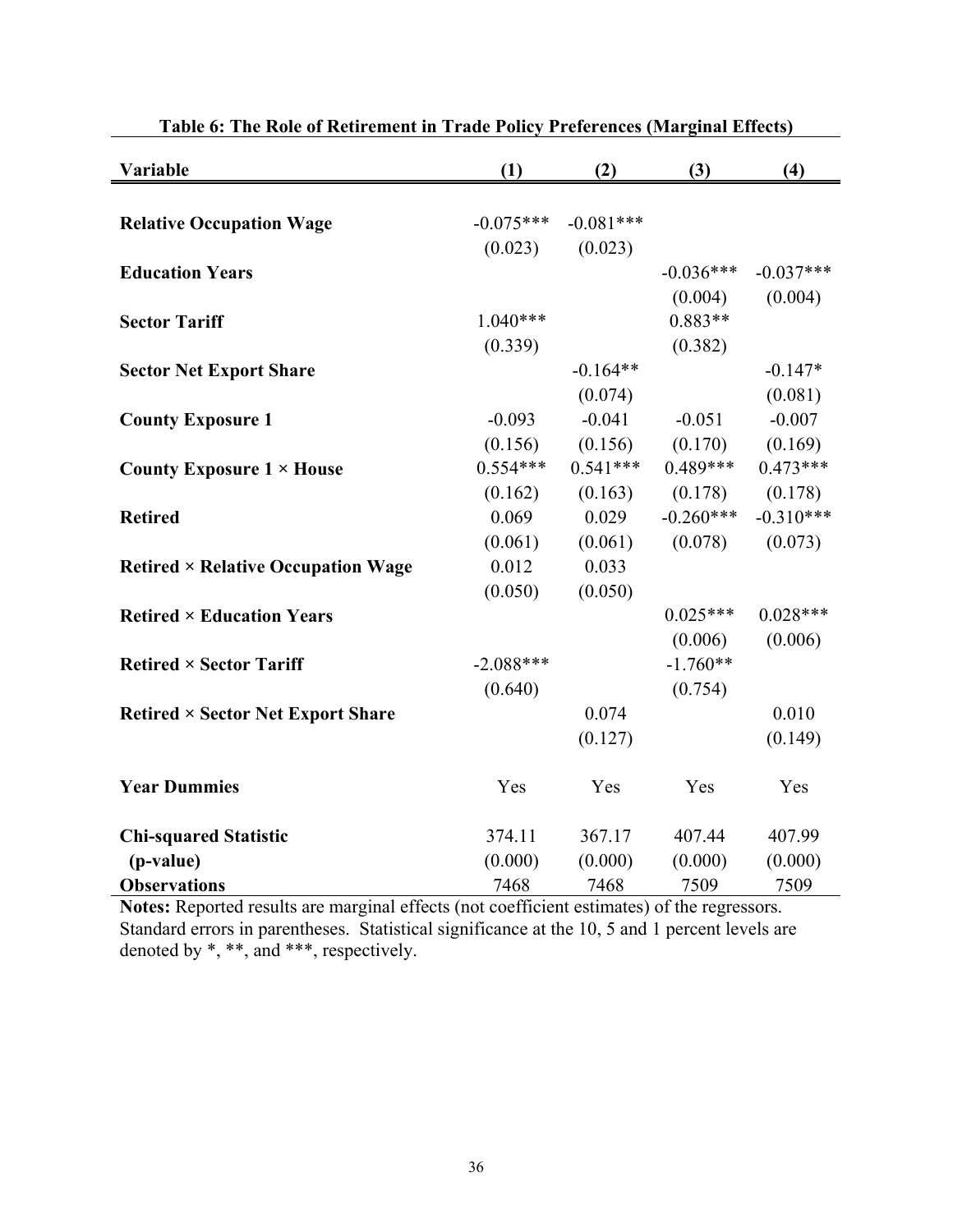|                                  | the current concept<br><b>Not Retired</b> | <b>Retired</b> |
|----------------------------------|-------------------------------------------|----------------|
| Column 1, Table 6                |                                           |                |
|                                  |                                           |                |
| <b>Relative Occupation Wages</b> | $-0.075***$                               | $-0.063$       |
|                                  | $(pval=0.00)$                             | $(pval=0.19)$  |
| <b>Sector Tariff</b>             | $1.040***$                                | $-1.048*$      |
|                                  | $(pval=0.00)$                             | $(pval=0.06)$  |
| Column 2, Table 6                |                                           |                |
| <b>Relative Occupation Wages</b> | $-0.081***$                               | $-0.049$       |
|                                  | $(pval=0.00)$                             | $(pval=0.31)$  |
| <b>Sector Net Export Share</b>   | $-0.164**$                                | $-0.090$       |
|                                  | $(pval=0.03)$                             | $(pval=0.40)$  |
| Column 3, Table 6                |                                           |                |
| <b>Education Years</b>           | $-0.036***$                               | $-0.010*$      |
|                                  | $(pval=0.00)$                             | $(pval=0.08)$  |
| <b>Sector Tariffs</b>            | $0.883**$                                 | $-0.876$       |
|                                  | $(pval=0.02)$                             | $(pval=0.18)$  |
| Column 4, Table 6                |                                           |                |
| <b>Education Years</b>           | $-0.037***$                               | $-0.009$       |
|                                  | $(pval=0.00)$                             | $(pval=0.15)$  |
| <b>Sector Net Export Share</b>   | $-0.147*$                                 | $-0.137$       |
|                                  | $(pval=0.07)$                             | $(pval=0.28)$  |

#### **Table 7: Differences Between Retired Individuals and Those Not Retired with Respect to the Effects of Skill and Occupation Industry on Trade Policy Preferences. (Marginal Effects)**

**Notes:** Reported results are marginal effects (not coefficient estimates) of the regressors and come from Table 6 specifications as noted. The "pval" reported in parentheses is the probability value of a chi-squared statistic that the marginal effect is statistically different from zero. Statistical significance at the 10, 5 and 1 percent levels are denoted by  $\ast$ ,  $\ast\ast$ , and  $\ast\ast\ast$ , respectively.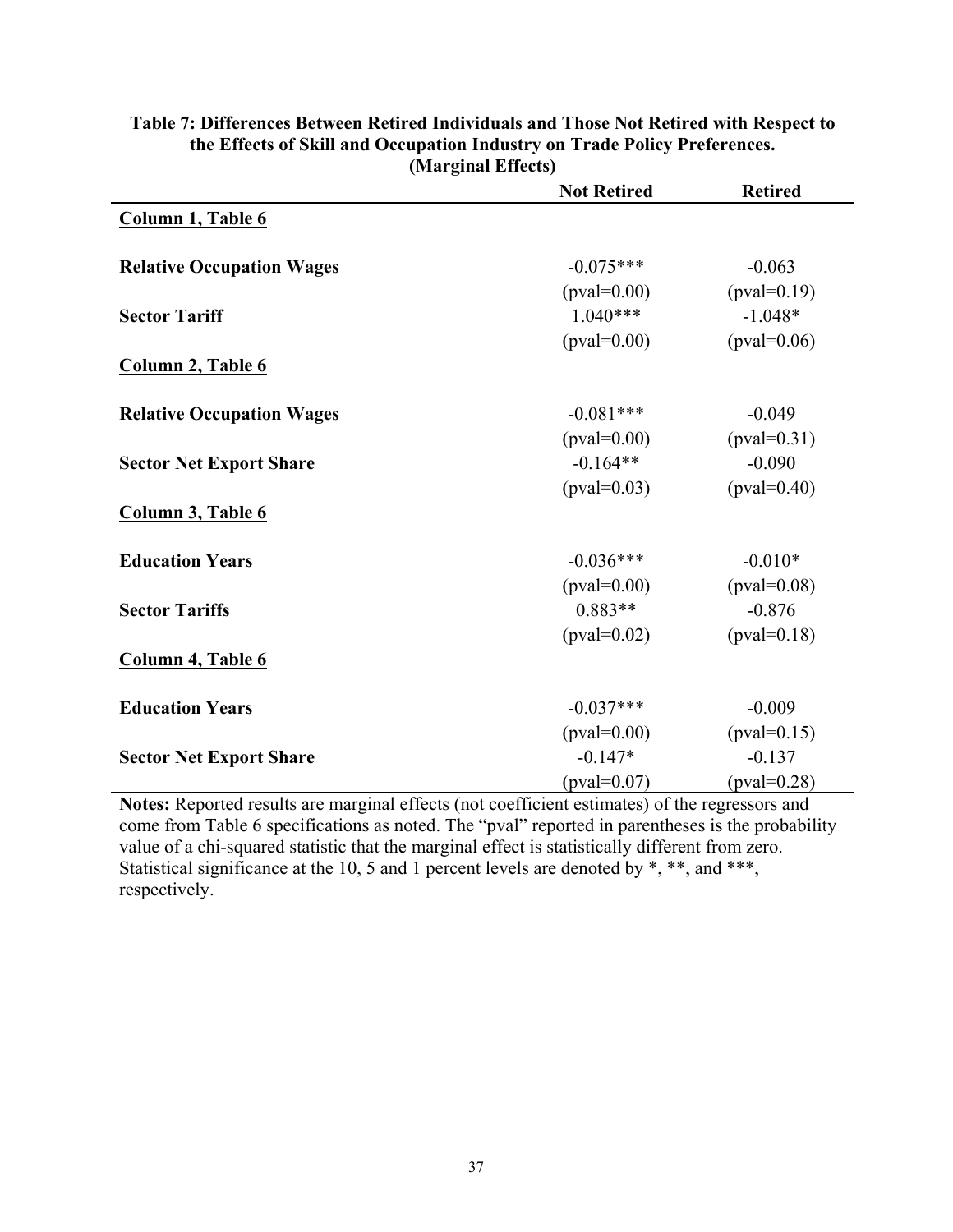# **Data Appendix**

Many of the variables used in this study come directly from questions in the ANES survey, including our dependent variables, as well as the following regressors: *Education Years*, *House*, *Age*, *Female*, *African American*, *Asian*, *Hispanic*, *Native American*, *Democrat*, *Republican*, *Union Membership*, and *Retired*. The income variables I use come from household income questions which had respondents report where the income fell across a number of given ranges. I use the information on how many in the survey fell into each range, to construct variables indicating whether an individual's household income as in the first, second, or third quartile of income range responses for the given survey year.

A number of the variables used required combining ANES survey responses with other data. *Relative Occupation Wage* is constructed by combining individuals' responses on their occupation, which are coded according to 1980 Census Occupation Codes and matching that to U.S. Bureau of Labor Statistics (BLS) on average weekly wages by occupation from their Quarterly Census of Employment and Wages. This is identical to the procedure used by Scheve and Slaughter (2001). However, because we have multiple years in the sample, I normalize these by dividing each of the occupation wages by the average wage across occupations for a given year.

To construct the *Sector Tariff* variable I first obtain data on applied tariff rates at the 4-digit Standard Industrial Classification (duties divided by customs value of imports) reported in U.S. trade data. These data, compiled by Robert Feenstra and co-authors from official U.S. Customs data, can be found at the data page of the National Bureau of Economic Research (NBER): www.nber.org/data. I then create a concordance between 4-digit SIC and the 3-digit Census Industry Code reported in the ANES survey to match tariff data to the survey respondents' reported industry/sector. (Concordance available upon request) The data construction for this variable differs from Scheve and Slaughter (2001) in using applied tariff rates, rather then tariff rate schedules, due to the relative inaccessibility of tariff rate schedules over my sample years. Like Scheve and Slaughter (2001), I record a "0" tariff for all non-traded goods, as well as traded service sectors.

Construction of the *Net Export Share* variable follows Scheve and Slaughter (2001) closely, but was more involved than any of the other variables and relied on a variety of data sources due to having to span many years of data. Import and export data by 4-digit SIC sector are available for traded industries in agriculture, mining, and manufacturing from the NBER data mentioned above. Data on imports and exports for traded service sectors come from an October 2001 *Survey of Current Business* article titled "Cross-border trade in services, 1986-2000." All other sectors are considered non-tradeable and are assigned a "0" for their net export share. For the traded sectors, we also needed a measure of sector size to normalize the net export data in order to create our measure of *Net Export Share*. For manufacturing industries, we use the value of shipments of a sector reported annually in the U.S. Census' *Annual Survey of Manufactures*. For nonmanufacturing sectors, the Census has, at best, 5-year censuses which we used to interpolate and extrapolate shipment values for years corresponding to our sample. These include the *Census of Mining*, *Census of Construction*, and censuses of a variety of service sectors which one can access at the following U.S. Census webpage: http://www.census.gov/svsd/www/economic.html. Ship